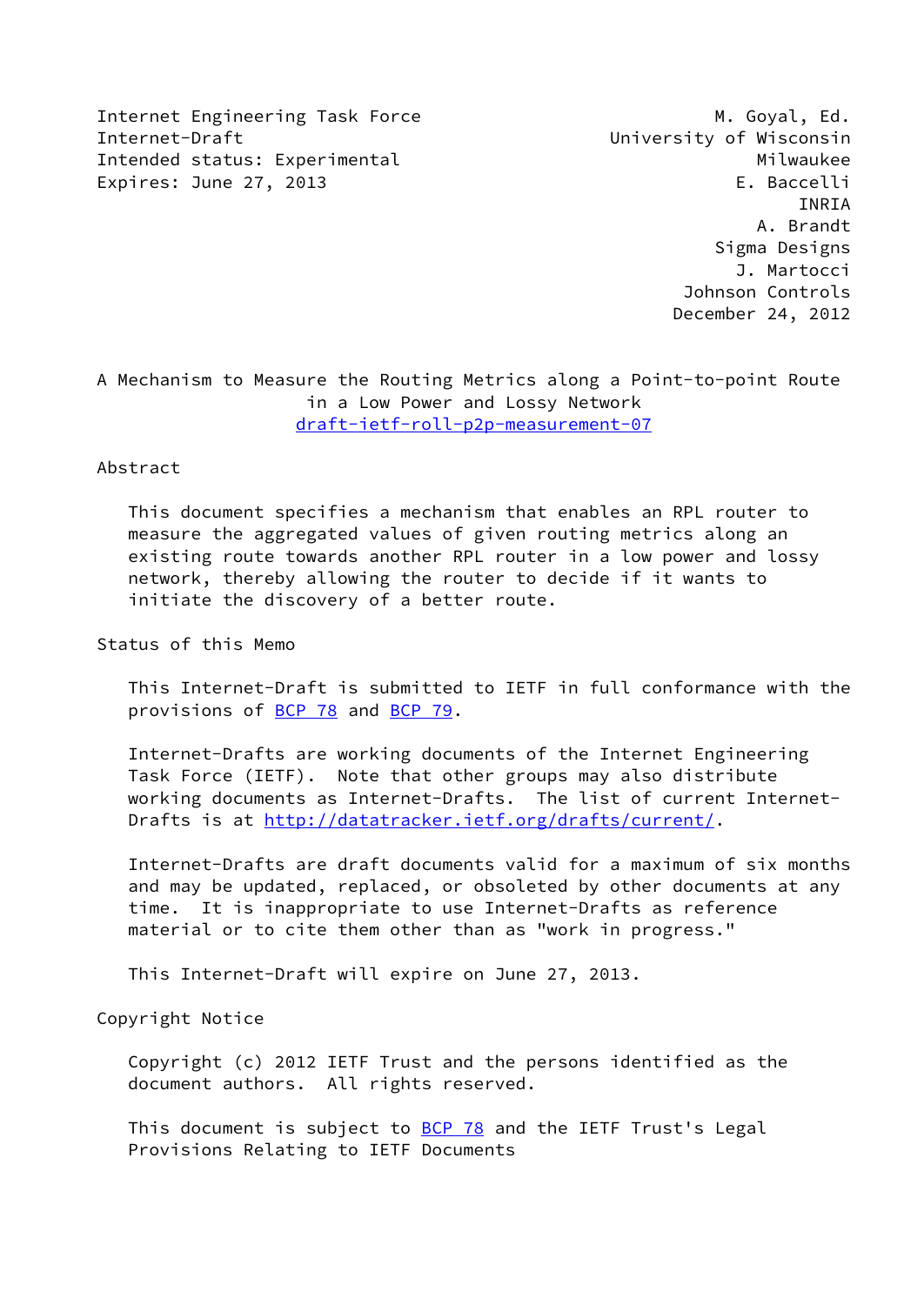[\(http://trustee.ietf.org/license-info](http://trustee.ietf.org/license-info)) in effect on the date of publication of this document. Please review these documents carefully, as they describe your rights and restrictions with respect to this document. Code Components extracted from this document must include Simplified BSD License text as described in Section 4.e of the Trust Legal Provisions and are provided without warranty as described in the Simplified BSD License.

# Table of Contents

| 3.1. |                                                               |                                                                                                                                                                                                                                                                                                                                                                                                                                                                                    |
|------|---------------------------------------------------------------|------------------------------------------------------------------------------------------------------------------------------------------------------------------------------------------------------------------------------------------------------------------------------------------------------------------------------------------------------------------------------------------------------------------------------------------------------------------------------------|
|      |                                                               |                                                                                                                                                                                                                                                                                                                                                                                                                                                                                    |
|      |                                                               |                                                                                                                                                                                                                                                                                                                                                                                                                                                                                    |
| 4.1. | When Measuring A Hop-by-hop Route with a Global               |                                                                                                                                                                                                                                                                                                                                                                                                                                                                                    |
|      |                                                               |                                                                                                                                                                                                                                                                                                                                                                                                                                                                                    |
| 4.2. | When Measuring A Hop-by-hop Route with a Local                |                                                                                                                                                                                                                                                                                                                                                                                                                                                                                    |
|      | RPLInstanceID With Route Accumulation Off $\dots \dots \dots$ |                                                                                                                                                                                                                                                                                                                                                                                                                                                                                    |
| 4.3. | When Measuring A Hop-by-hop Route with a Local                |                                                                                                                                                                                                                                                                                                                                                                                                                                                                                    |
|      |                                                               |                                                                                                                                                                                                                                                                                                                                                                                                                                                                                    |
| 4.4. | When Measuring A Source Route 14                              |                                                                                                                                                                                                                                                                                                                                                                                                                                                                                    |
|      |                                                               |                                                                                                                                                                                                                                                                                                                                                                                                                                                                                    |
| 5.1. | When Measuring A Hop-by-hop Route with a Global               |                                                                                                                                                                                                                                                                                                                                                                                                                                                                                    |
|      | RPLInstanceID                                                 |                                                                                                                                                                                                                                                                                                                                                                                                                                                                                    |
| 5.2. | When Measuring A Hop-by-hop Route with a Local                |                                                                                                                                                                                                                                                                                                                                                                                                                                                                                    |
|      | RPLInstanceID With Route Accumulation Off 17                  |                                                                                                                                                                                                                                                                                                                                                                                                                                                                                    |
| 5.3. | When Measuring A Hop-by-hop Route with a Local                |                                                                                                                                                                                                                                                                                                                                                                                                                                                                                    |
|      | RPLInstanceID With Route Accumulation On 18                   |                                                                                                                                                                                                                                                                                                                                                                                                                                                                                    |
| 5.4. | When Measuring A Source Route $\cdots$ 19                     |                                                                                                                                                                                                                                                                                                                                                                                                                                                                                    |
| 5.5. |                                                               |                                                                                                                                                                                                                                                                                                                                                                                                                                                                                    |
|      |                                                               |                                                                                                                                                                                                                                                                                                                                                                                                                                                                                    |
|      |                                                               |                                                                                                                                                                                                                                                                                                                                                                                                                                                                                    |
|      |                                                               |                                                                                                                                                                                                                                                                                                                                                                                                                                                                                    |
|      |                                                               |                                                                                                                                                                                                                                                                                                                                                                                                                                                                                    |
|      |                                                               |                                                                                                                                                                                                                                                                                                                                                                                                                                                                                    |
|      |                                                               |                                                                                                                                                                                                                                                                                                                                                                                                                                                                                    |
|      |                                                               |                                                                                                                                                                                                                                                                                                                                                                                                                                                                                    |
|      |                                                               |                                                                                                                                                                                                                                                                                                                                                                                                                                                                                    |
|      |                                                               |                                                                                                                                                                                                                                                                                                                                                                                                                                                                                    |
|      | 1.<br>7.<br>8.<br>9.                                          | $\underline{3}$ . The Measurement Object (MO) 5<br>$\underline{4}$ . Originating a Measurement Request 10<br>RPLInstanceID With Route Accumulation On 13<br>5. Processing a Measurement Request at an Intermediate Point 15<br>$6.$ Processing a Measurement Request at the End Point 20<br>$6.1$ . Generating the Measurement Reply 20<br>Processing a Measurement Reply at the Start Point $\ldots$ 21<br>Security Considerations $\ldots$ 21<br>11.2. Informative References 24 |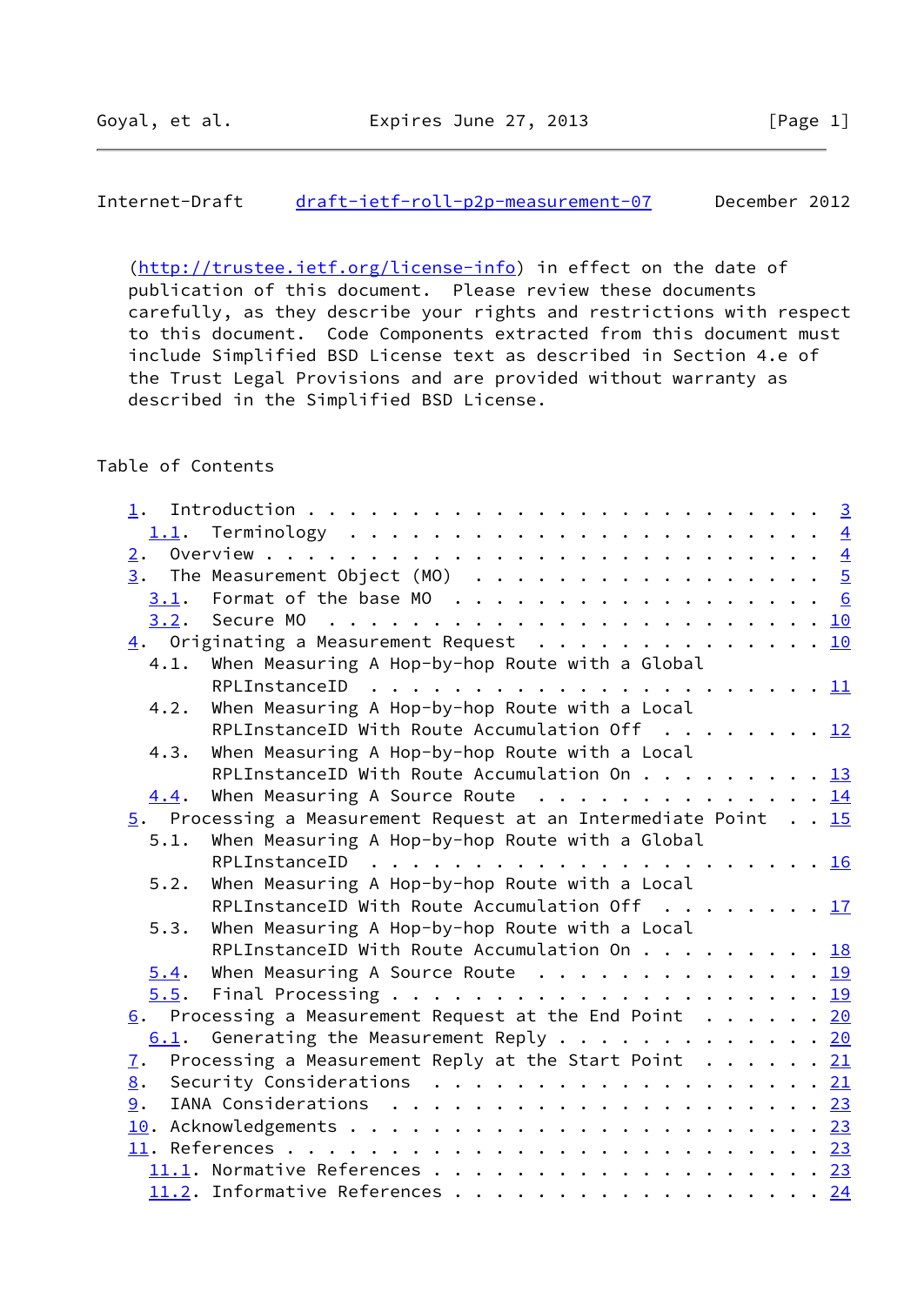|--|--|--|--|--|--|--|--|--|--|--|--|--|--|--|--|--|--|--|--|--|--|--|--|--|--|--|

Goyal, et al. **Expires June 27, 2013** [Page 2]

<span id="page-2-1"></span>Internet-Draft [draft-ietf-roll-p2p-measurement-07](https://datatracker.ietf.org/doc/pdf/draft-ietf-roll-p2p-measurement-07) December 2012

#### <span id="page-2-0"></span>[1](#page-2-0). Introduction

 Point to point (P2P) communication between arbitrary routers in a Low power and Lossy Network (LLN) is a key requirement for many applications [\[RFC5826](https://datatracker.ietf.org/doc/pdf/rfc5826)][RFC5867]. The IPv6 Routing Protocol for LLNs (RPL) [[RFC6550](https://datatracker.ietf.org/doc/pdf/rfc6550)] constrains the LLN topology to a Directed Acyclic Graph (DAG) built to optimize the routing costs to reach the DAG's root. The P2P routing functionality, available under RPL, has the following key limitations:

- o The P2P routes are restricted to use the DAG links only. Such P2P routes may potentially be suboptimal and may lead to traffic congestion near the DAG root.
- o RPL is a proactive routing protocol and hence requires all P2P routes to be established ahead of the time they are used. Many LLN applications require the ability to establish P2P routes "on demand".

 To ameliorate situations, where the core RPL's P2P routing functionality does not meet the application requirements, [\[I-D.ietf-roll-p2p-rpl](#page-4-3)] describes P2P-RPL, an extension to core RPL. P2P-RPL provides a reactive mechanism to discover P2P routes that meet the specified routing constraints  $[REG551]$ . In some cases, the application requirements or the LLN's topological features allow a router to infer these routing constraints implicitly. For example, the application may require the end-to-end loss rate and/or latency along the route to be below certain thresholds or the LLN topology may be such that a router can safely assume its destination to be less than a certain number of hops away from itself.

When the existing routes are deemed unsatisfactory but the router does not implicitly know the routing constraints to be used in P2P- RPL route discovery, it may be necessary for the router to measure the aggregated values of the routing metrics along the existing route. This knowledge will allow the router to frame reasonable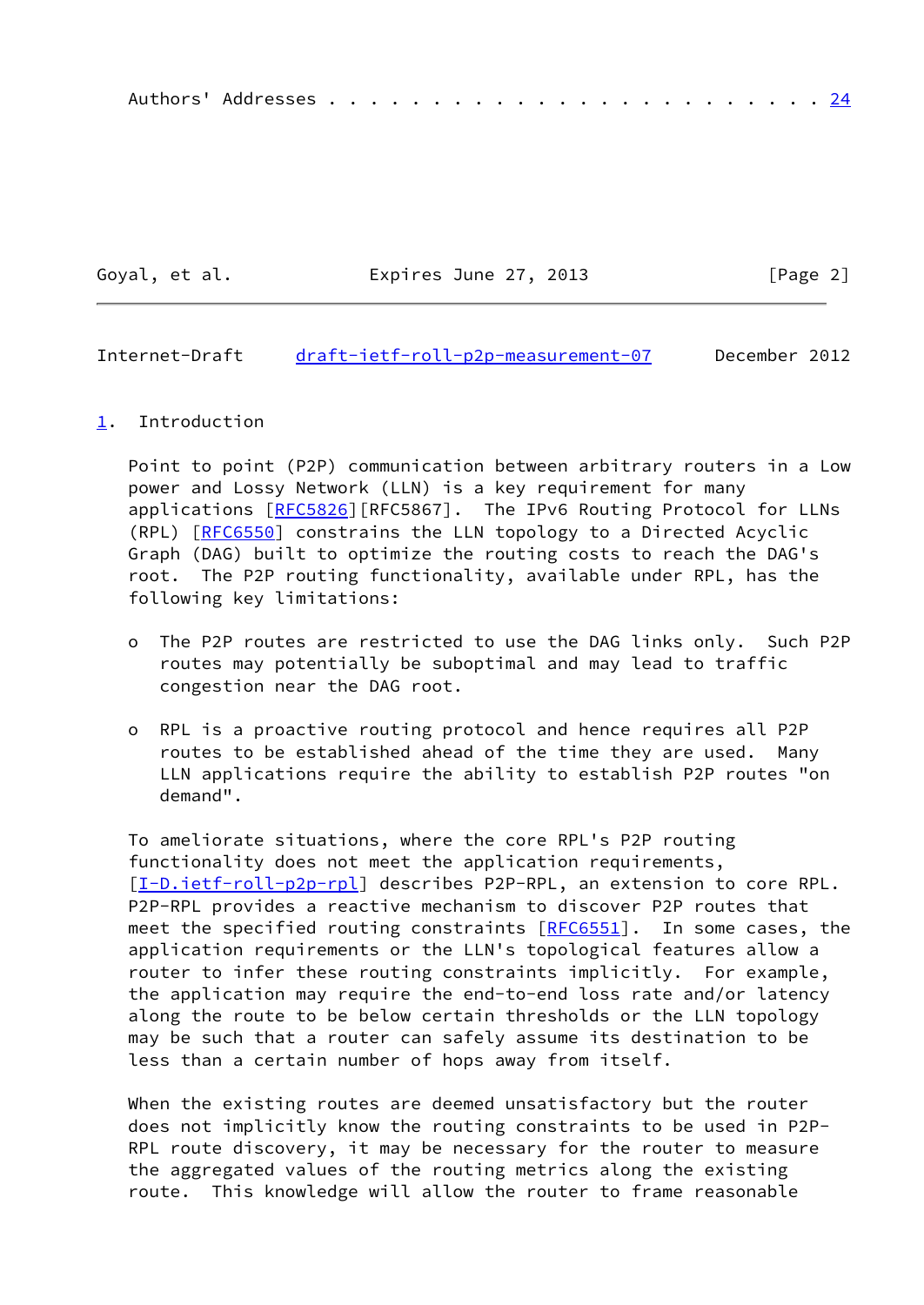routing constraints to discover a better route using P2P-RPL. For example, if the router determines the aggregate ETX [\[RFC6551](https://datatracker.ietf.org/doc/pdf/rfc6551)] along an existing route to be "x", it can use "ETX  $\lt$  x\*y", where y is a certain fraction, as the routing constraint for use in P2P-RPL route discovery. Note that it is important that the routing constraints are not overly strict; otherwise the P2P-RPL route discovery may fail even though a route, much better than the one currently being used, exists.

 This document specifies a mechanism that enables an RPL router to measure the aggregated values of the routing metrics along an existing route to another RPL router in an LLN, thereby allowing the

| Goyal, et al. | Expires June 27, 2013 | [Page 3] |
|---------------|-----------------------|----------|
|---------------|-----------------------|----------|

<span id="page-3-1"></span>Internet-Draft [draft-ietf-roll-p2p-measurement-07](https://datatracker.ietf.org/doc/pdf/draft-ietf-roll-p2p-measurement-07) December 2012

 router to decide if it wants to discover a better route using P2P-RPL and determine the routing constraints to be used for this purpose. Thus, the utility of this mechanism is dependent on the existence of P2P-RPL, which is targeting publication as an Experimental RFC. It makes sense, therefore, for this document also to target publication as an Experimental RFC. As more operational experience is gained using P2P-RPL, it is hoped that the mechanism described in this document will also be used, and feedback will be provided to the ROLL working group on the utility and benefits of this document.

### <span id="page-3-0"></span>[1.1](#page-3-0). Terminology

 The key words "MUST", "MUST NOT", "REQUIRED", "SHALL", "SHALL NOT", "SHOULD", "SHOULD NOT", "RECOMMENDED", "NOT RECOMMENDED", "MAY", and "OPTIONAL" in this document are to be interpreted as described in [\[RFC2119](https://datatracker.ietf.org/doc/pdf/rfc2119)].

This document uses terminology from [\[RFC6550](https://datatracker.ietf.org/doc/pdf/rfc6550)] and [\[I-D.ietf-roll-p2p-rpl](#page-4-3)]. Additionally, this document defines the following terms.

 Start Point: The Start Point refers to the RPL router that initiates the measurement process defined in this document and is the start point of the P2P route being measured.

 End Point: The End Point refers to the RPL router at the end point of the P2P route being measured.

Intermediate Point: An RPL router, other than the Start Point and the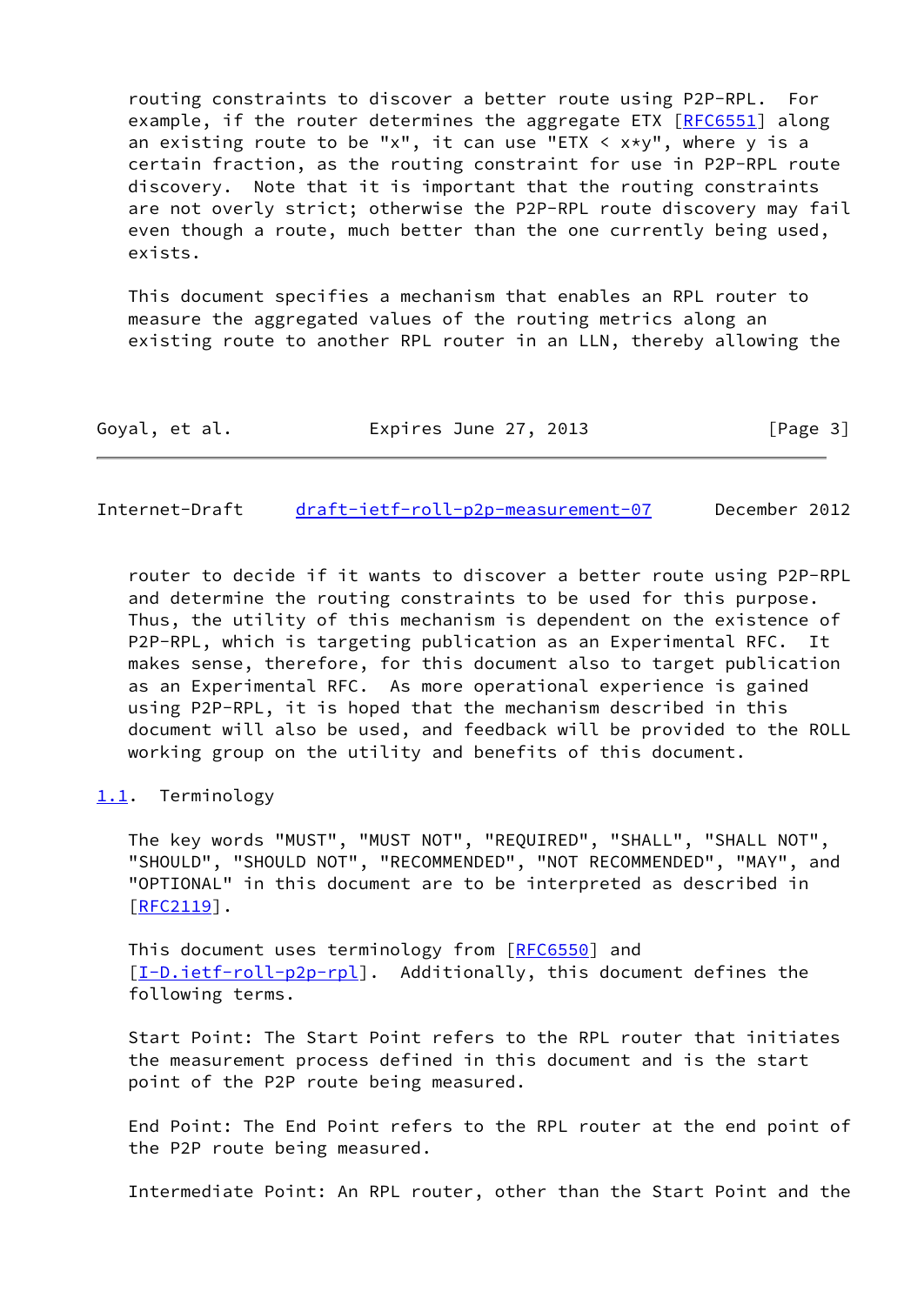End Point, on the P2P route being measured.

 The following terms, already defined in [\[I-D.ietf-roll-p2p-rpl](#page-4-3)], have been redefined in this document in the following manner.

 Forward direction: The direction from the Start Point to the End Point.

 Backward direction: The direction from the End Point to the Start Point.

<span id="page-4-0"></span>[2](#page-4-0). Overview

 The mechanism described in this document can be used by a Start Point in an LLN to measure the aggregated values of selected routing metrics along a P2P route to an End Point within the LLN. The route is measured in the Forward direction. Such a route could be a Source Route [[I-D.ietf-roll-p2p-rpl\]](#page-4-3) or a Hop-by-hop Route

| Goyal, et al. | Expires June 27, 2013 | [Page 4] |
|---------------|-----------------------|----------|
|---------------|-----------------------|----------|

<span id="page-4-2"></span>Internet-Draft [draft-ietf-roll-p2p-measurement-07](https://datatracker.ietf.org/doc/pdf/draft-ietf-roll-p2p-measurement-07) December 2012

<span id="page-4-3"></span><span id="page-4-1"></span>[I-D.ietf-roll-p2p-rpl] established using RPL [[RFC6550](https://datatracker.ietf.org/doc/pdf/rfc6550)] or P2P-RPL [\[I-D.ietf-roll-p2p-rpl](#page-4-3)]. Such a route could also be a "mixed" route with the initial part consisting of hop-by-hop ascent to the root of a non-storing DAG [[RFC6550](https://datatracker.ietf.org/doc/pdf/rfc6550)] and the final part consisting of a source-routed descent to the End Point. The Start Point decides what metrics to measure and sends a Measurement Request message, carrying the desired routing metric objects, along the route. On receiving a Measurement Request, an Intermediate Point updates the routing metric values inside the message and forwards it to the next hop on the route. Thus, the Measurement Request accumulates the values of the routing metrics for the complete route as it travels towards the End Point. The Measurement Request may also accumulate a Source Route that the End Point may use to reach the Start Point. Upon receiving the Measurement Request, the End Point unicasts a Measurement Reply message, carrying the accumulated values of the routing metrics, back to the Start Point. Optionally, the Start Point may allow an Intermediate Point to generate the Measurement Reply if the Intermediate Point already knows the relevant routing metric values along rest of the route.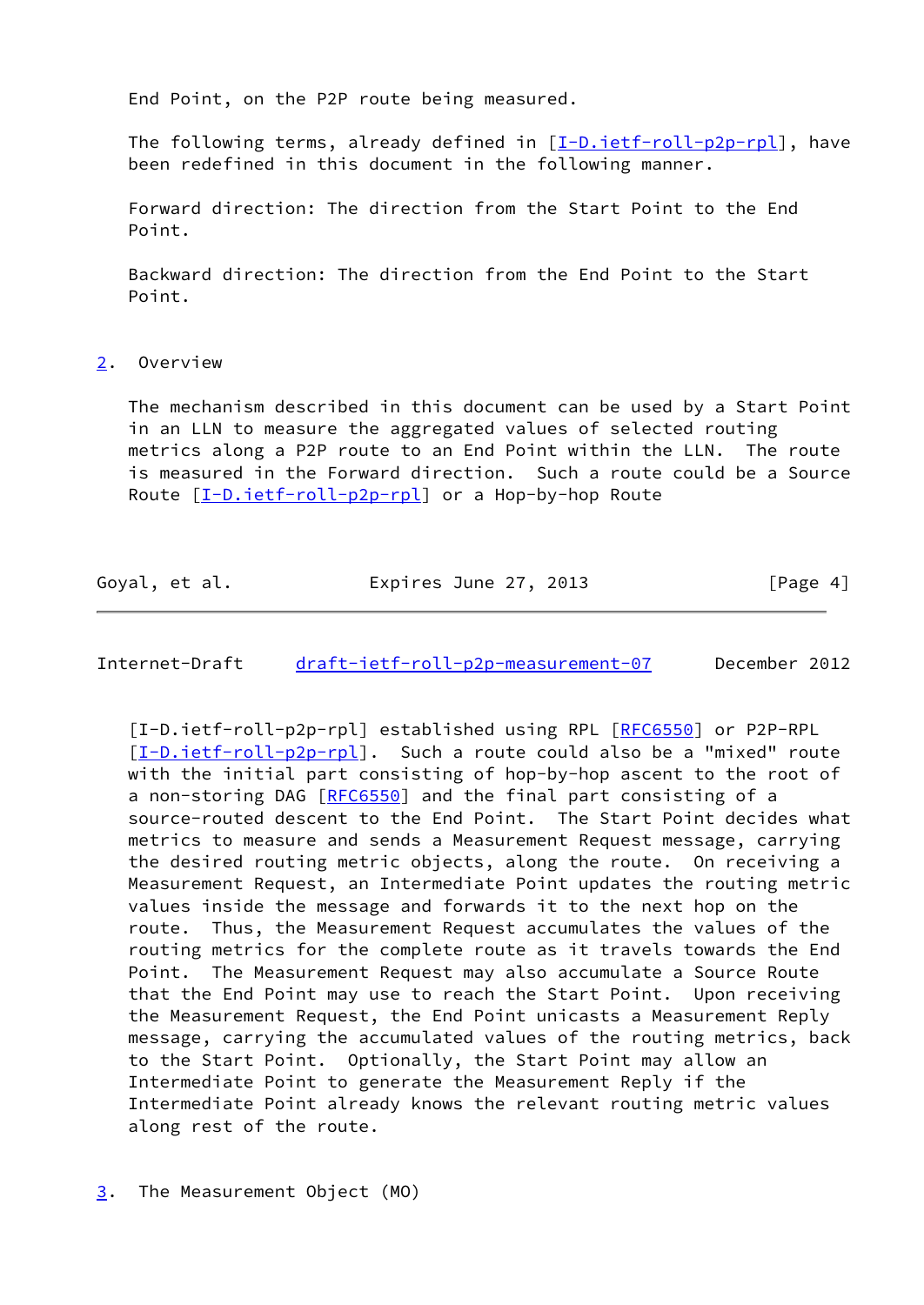This document defines two new RPL Control Message types, the Measurement Object (MO), with code TBD1, and the Secure MO, with code TBD2. An MO serves as both Measurement Request and Measurement Reply.

| Goyal, et al. | Expires June 27, 2013 | [Page 5] |  |
|---------------|-----------------------|----------|--|
|               |                       |          |  |

<span id="page-5-1"></span>Internet-Draft [draft-ietf-roll-p2p-measurement-07](https://datatracker.ietf.org/doc/pdf/draft-ietf-roll-p2p-measurement-07) December 2012

<span id="page-5-0"></span>[3.1](#page-5-0). Format of the base MO

0 1 2 3 0 1 2 3 4 5 6 7 8 9 0 1 2 3 4 5 6 7 8 9 0 1 2 3 4 5 6 7 8 9 0 1 +-+-+-+-+-+-+-+-+-+-+-+-+-+-+-+-+-+-+-+-+-+-+-+-+-+-+-+-+-+-+-+-+ | RPLInstanceID | Compr |T|H|A|R|B|I| SequenceNo| Num | Index | +-+-+-+-+-+-+-+-+-+-+-+-+-+-+-+-+-+-+-+-+-+-+-+-+-+-+-+-+-+-+-+-+ | | Start Point Address | | | | +-+-+-+-+-+-+-+-+-+-+-+-+-+-+-+-+-+-+-+-+-+-+-+-+-+-+-+-+-+-+-+-+ | | | End Point Address | | |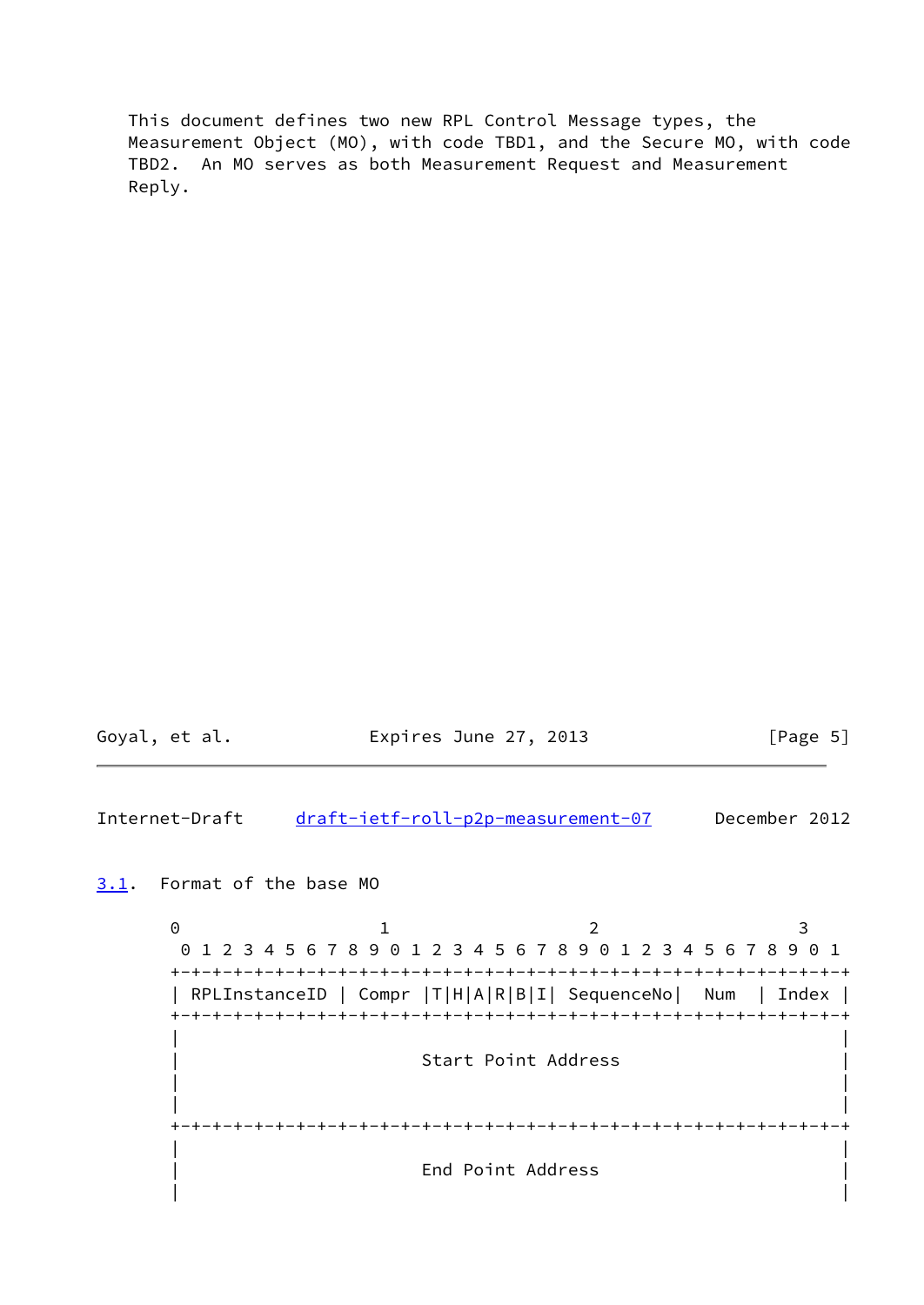

Figure 1: Format of the base Measurement Object (MO)

 The format of a base MO is shown in Figure 1. A base MO consists of the following fields:

- o RPLInstanceID: This field specifies the RPLInstanceID of the Hop by-hop Route along which the Measurement Request travels (or traveled initially until it switched over to a Source Route).
- o Compr: In many LLN deployments, IPv6 addresses share a well known, common prefix. In such cases, the common prefix can be elided when specifying IPv6 addresses in the Start Point/End Point Address fields and the Address vector. The "Compr" field, a 4-bit unsigned integer, is set by the Start Point to specify the number of prefix octets that are elided from the IPv6 addresses in Start Point/End Point Address fields and the Address vector. The Start Point will set the Compr value to zero if full IPv6 addresses are to be carried in the Start Point Address/End Point Address fields and the Address vector.

| Goyal, et al. |  | Expires June 27, 2013 | [Page 6] |  |
|---------------|--|-----------------------|----------|--|
|               |  |                       |          |  |

Internet-Draft [draft-ietf-roll-p2p-measurement-07](https://datatracker.ietf.org/doc/pdf/draft-ietf-roll-p2p-measurement-07) December 2012

- o Type (T): This flag is set to one if the MO represents a Measurement Request. The flag is set to zero if the MO is a Measurement Reply.
- o Hop-by-hop (H): The Start Point MUST set this flag to one if (at least the initial part of) the route being measured is hop-by-hop. In that case, the Hop-by-hop Route is identified by the RPLInstanceID, the End Point Address and, if the RPLInstanceID is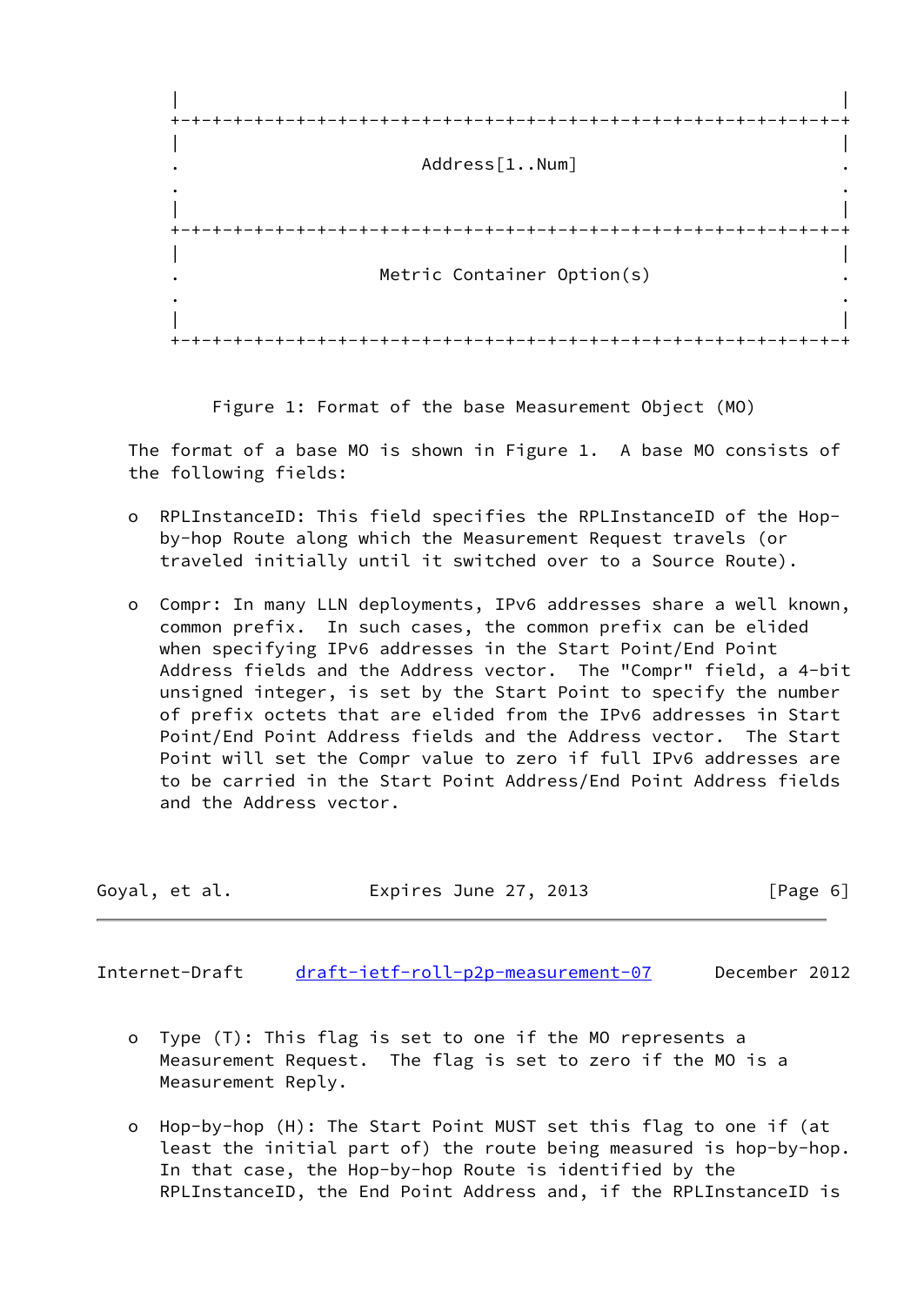a local value, the Start Point Address (required to be same as the DODAGID of the route being measured) fields inside the Measurement Request. The Start Point MUST set this flag to zero if the route being measured is a Source Route specified in the Address vector. An Intermediate Point MUST set the H flag in an outgoing Measurement Request to the same value that it had in the corresponding incoming Measurement Request unless it is the root of the non-storing global DAG, identified by the RPLInstanceID, along which the Measurement Request had been traveling so far and the Intermediate Point intends to insert a Source Route inside the Address vector to direct it towards the End Point. In that case, the Intermediate Point MUST set the H flag to zero.

- o Accumulate Route (A): A value 1 in this flag indicates that the Measurement Request is accumulating a Source Route for use by the End Point to send the Measurement Reply back to the Start Point. Route accumulation is allowed (i.e., this flag MAY be set to one) inside a Measurement Request only if it travels along a Hop-by-hop Route represented by a local RPLInstanceID (i.e.,  $H = 1$ , RPLInstanceID has a local value). In this case, an Intermediate Point adds its unicast IPv6 address (after eliding Compr number of prefix octets) to the Address vector in the manner specified in [Section 5.3](#page-19-1). In other cases, this flag MUST be set to zero on transmission and ignored on reception. Route accumulation is not allowed when the Measurement Request travels along a Hop-by-hop Route with a global RPLInstanceID, i.e., along a global DAG, because:
	- \* The DAG's root may need the Address vector to insert a Source Route to the End Point; and
	- \* The End Point can presumably reach the Start Point along this global DAG (identified by the RPLInstanceID field).
- o Reverse (R): A value 1 in this flag inside a Measurement Request indicates that the Address vector contains a complete Source Route from the Start Point to the End Point, which can be used, after reversal, by the End Point to send the Measurement Reply back to the Start Point. This flag MAY be set to one inside a Measurement Request only if a Source Route, from the Start Point to the End

| Goyal, et al. | Expires June 27, 2013 | [Page 7] |
|---------------|-----------------------|----------|
|---------------|-----------------------|----------|

Internet-Draft [draft-ietf-roll-p2p-measurement-07](https://datatracker.ietf.org/doc/pdf/draft-ietf-roll-p2p-measurement-07) December 2012

Point, is being measured. Otherwise, this flag MUST be set to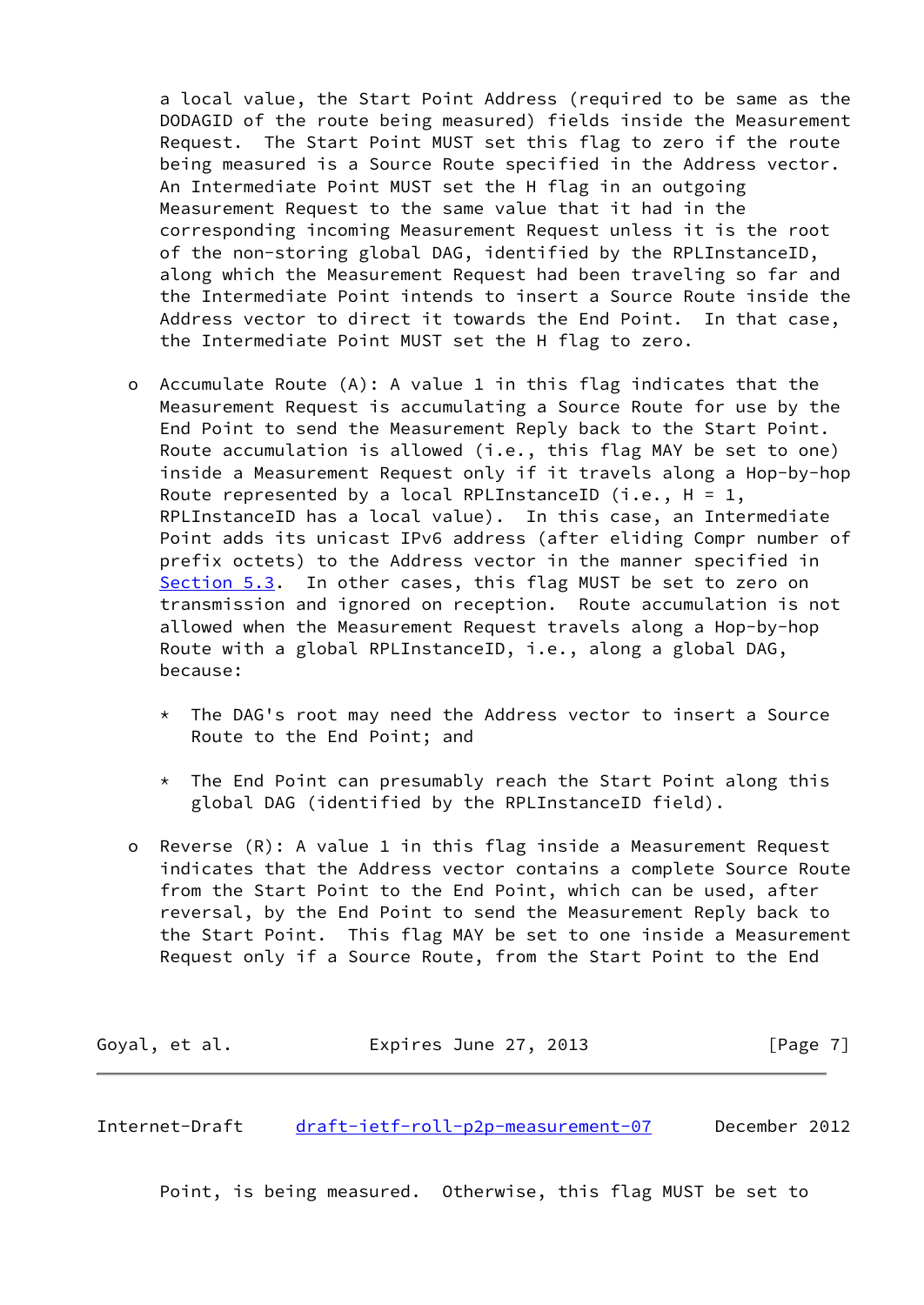zero on transmission and ignored on reception.

- o Back Request (B): A value 1 in this flag serves as a request to the End Point to send a Measurement Request towards the Start Point. On receiving a Measurement Request with the B flag set to one, the End Point SHOULD generate a Measurement Request to measure the cost of its current (or the most preferred) route to the Start Point. Receipt of this Measurement Request would allow the Start Point to know the cost of the back route from the End Point to itself and thus determine the round-trip cost of reaching the End Point.
- o Intermediate Reply (I): A value 1 in this flag serves as a permission to an Intermediate Point to generate a Measurement Reply if it knows the aggregated values of the routing metrics being measured for the rest of the route. Setting this flag to one may be useful in scenarios where the Hop Count [[RFC6551](https://datatracker.ietf.org/doc/pdf/rfc6551)] is the routing metric of interest and an Intermediate Point (e.g. the root of a non-storing global DAG or a common ancestor of the Start Point and the End Point in a storing global DAG) may know the Hop Count of the remainder of the route to the End Point. This flag MAY be set to one only if a Hop-by-hop Route with a global RPLInstanceID is being measured  $(i.e., H = 1, RPLInstanceID has a$  global value). Otherwise, this flag MUST be set to zero on transmission and ignored on reception.
- o SequenceNo: A 6-bit sequence number, assigned by the Start Point, that allows the Start Point to uniquely identify a Measurement Request and the corresponding Measurement Reply.
- o Num: This field indicates the number of elements, each (16 Compr) octets in size, inside the Address vector. If the value of this field is zero, the Address vector is not present in the MO.
- o Index: If the Measurement Request is traveling along a Source Route contained in the Address vector (i.e.,  $H = 0$ ), this field indicates the index in the Address vector of the next hop on the route. If the Measurement Request is traveling along a Hop-by-hop Route with a local RPLInstanceID and the Route Accumulation is on (i.e., H = 1, RPLInstanceID has a local value, A = 1), this field indicates the index in the Address vector where an Intermediate Point receiving the Measurement Request must store its IPv6 address. Otherwise, this field MUST be set to zero on transmission and ignored on reception.
- o Start Point Address: A unicast IPv6 address of the Start Point after eliding Compr number of prefix octets. If the Measurement

Goyal, et al. **Expires June 27, 2013** [Page 8]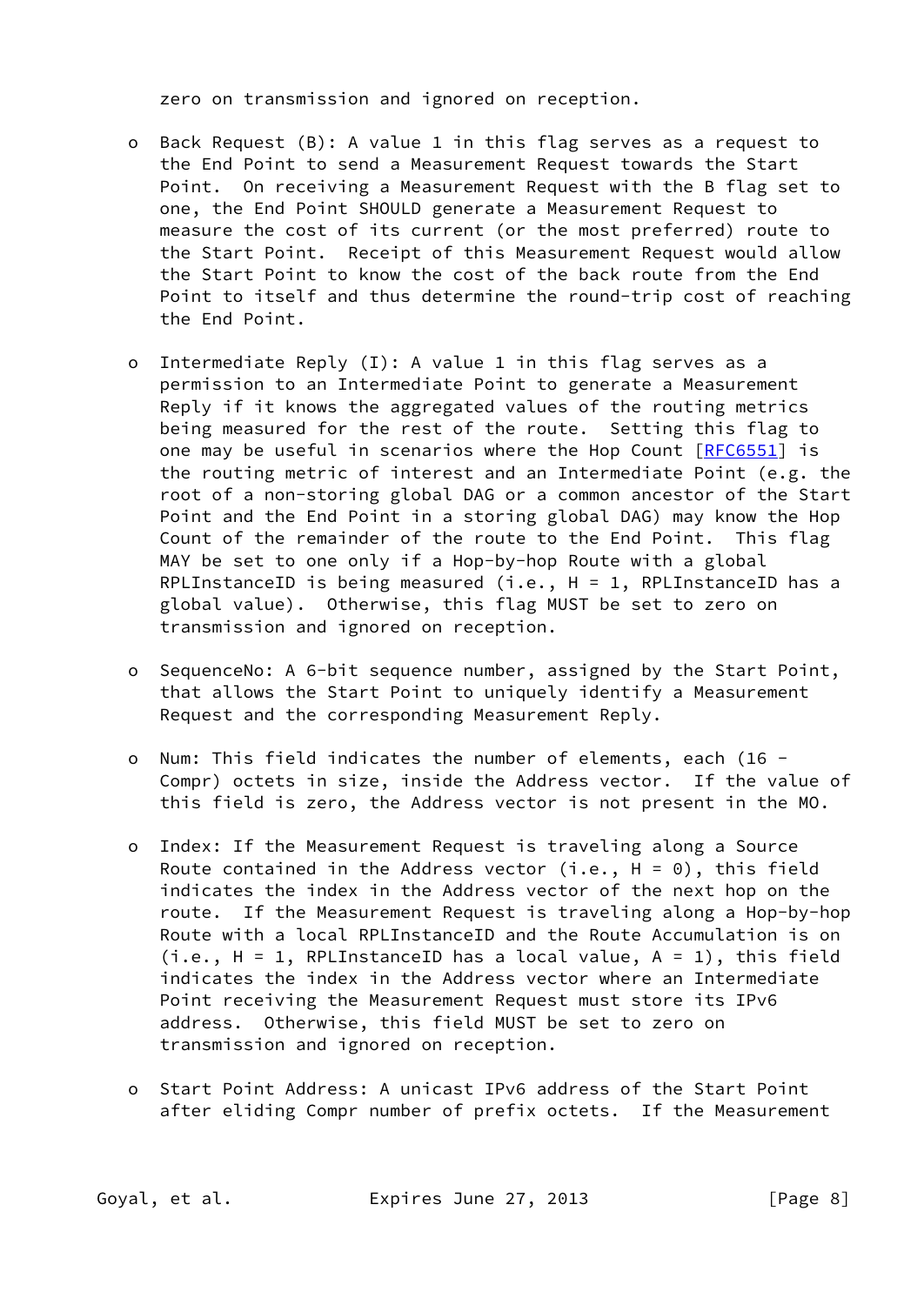# Internet-Draft [draft-ietf-roll-p2p-measurement-07](https://datatracker.ietf.org/doc/pdf/draft-ietf-roll-p2p-measurement-07) December 2012

 Request is traveling along a Hop-by-hop Route and the RPLInstanceID field indicates a local value, the Start Point Address field MUST specify the DODAGID value that, along with the RPLInstanceID and the End Point Address, uniquely identifies the Hop-by-hop Route being measured.

- o End Point Address: A unicast IPv6 address of the End Point after eliding Compr number of prefix octets.
- o Address[0..Num-1]: A vector of unicast IPv6 addresses (with Compr number of prefix octets elided) representing a Source Route:
	- \* Each element in the vector has size (16 Compr) octets.
	- $*$  The total number of elements inside the Address vector is given by the Num field.
	- \* When the Measurement Request is traveling along a Hop-by-hop Route with local RPLInstanceID and has the A flag set to one  $(i.e., H = 1, RPLInstanceID has a local value, A = 1), the$  Address vector is used to accumulate a Source Route that can be used by the End Point, after reversal, to send the Measurement Reply back to the Start Point. The route MUST be accumulated in the Forward direction but the IPv6 addresses in the accumulated route MUST be reachable in the Backward direction. An Intermediate Point adding its address to the Address vector MUST ensure that a routing loop involving this router does not exist in the accumulated route.
	- \* When the Measurement Request is traveling along a Source Route  $(i.e., H = 0)$ , the Address vector MUST contain a complete route to the End Point and the IPv6 addresses in the Address vector MUST be reachable in the Forward direction. A router (the Start Point or an Intermediate Point) inserting an Address vector inside a Measurement Request MUST ensure that no address appears more than once inside the vector. Each router on the way MUST ensure that a routing loop involving this router does not exist within the Source Route. The Start Point MAY set the R flag in the Measurement Request if the route in the Address vector represents a complete route from the Start Point to the End Point and this route can be used by the End Point, after reversal, to send the Measurement Reply message back to the Start Point (i.e., the IPv6 addresses in the Address vector are reachable in the Backward direction).
	- \* The Start Point and End Point addresses MUST NOT be included in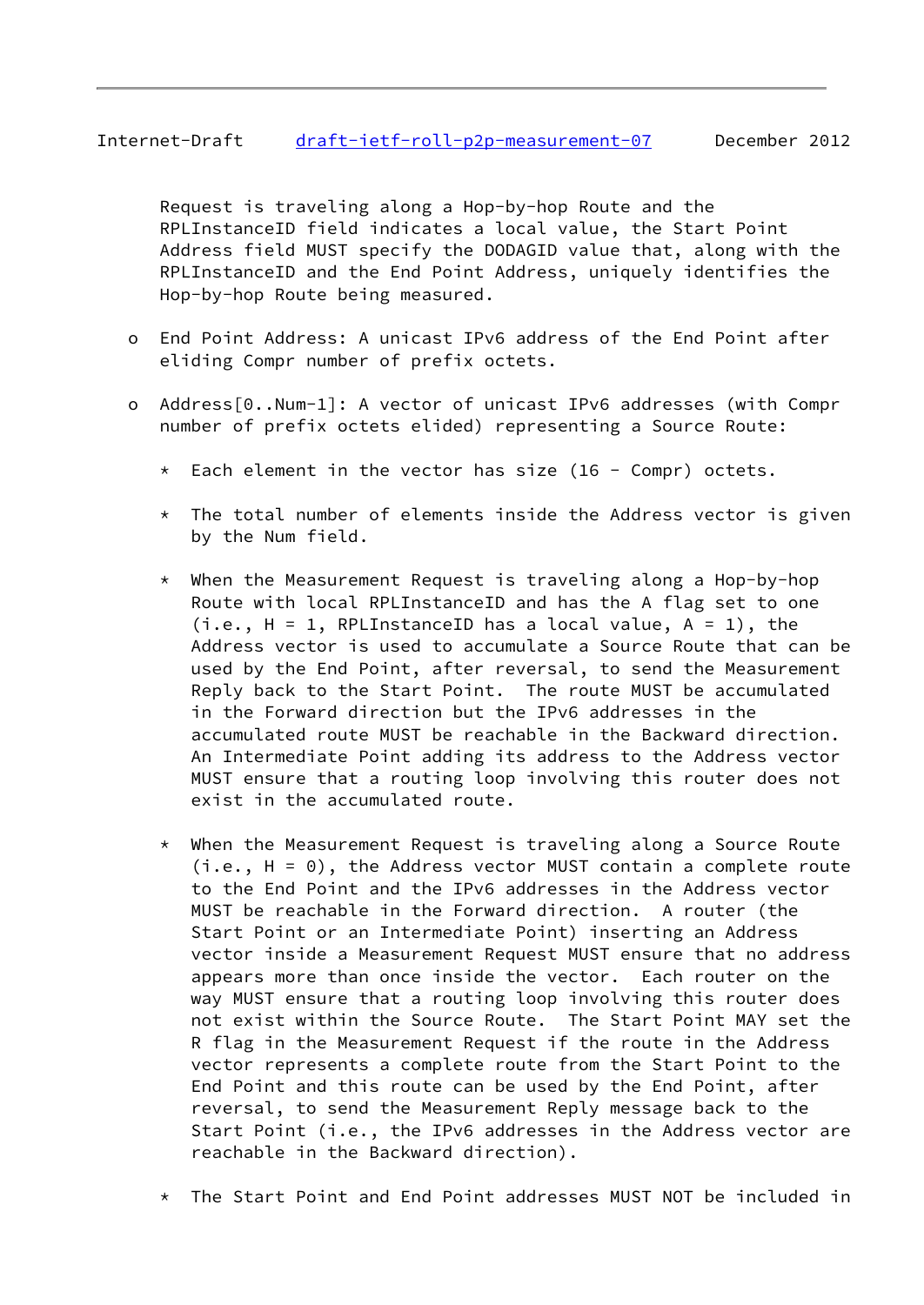<span id="page-10-1"></span>Internet-Draft [draft-ietf-roll-p2p-measurement-07](https://datatracker.ietf.org/doc/pdf/draft-ietf-roll-p2p-measurement-07) December 2012

- \* The Address vector MUST NOT contain any multicast addresses.
- o Metric Container Options: A Measurement Request MUST contain one or more Metric Container options [\[RFC6550](https://datatracker.ietf.org/doc/pdf/rfc6550)] to accumulate the values of the selected routing metrics in the manner described in [[RFC6551\]](https://datatracker.ietf.org/doc/pdf/rfc6551) for the route being measured.

 [Section 4](#page-10-2) describes how does a Start Point set various fields inside a Measurement Request in different cases. [Section 5](#page-16-0) describes how does an Intermediate Point process a received Measurement Request before forwarding it further. [Section 6](#page-21-1) describes how does the End Point process a received Measurement Request and generate a Measurement Reply. Finally, [Section 7](#page-23-0) describes how does the Start Point process a received Measurement Reply.

<span id="page-10-0"></span>[3.2](#page-10-0). Secure MO

 A Secure MO follows the format in Figure 7 of [[RFC6550](https://datatracker.ietf.org/doc/pdf/rfc6550)], where the base format is the base MO shown in Figure 1.

<span id="page-10-2"></span>[4](#page-10-2). Originating a Measurement Request

 A Start Point sets various fields inside the Measurement Request it generates in the manner described below. The Start Point MUST also include the routing metric objects [[RFC6551\]](https://datatracker.ietf.org/doc/pdf/rfc6551) of interest inside one or more Metric Container options inside the Measurement Request. The Start Point then determines the next hop on the route being measured. If a Hop-by-hop route is being measured  $(i.e., H = 1)$ , the next hop is determined using the RPLInstanceID, the End Point Address and, if RPLInstanceID is a local value, the Start Point Address fields in the Measurement Request. If a Source Route is being measured (i.e.,  $H =$  0), the Address[0] element inside the Measurement Request contains the next hop address. The Start Point MUST discard the Measurement Request if:

o the next hop address is not a unicast address; or

o the next hop is not on-link; or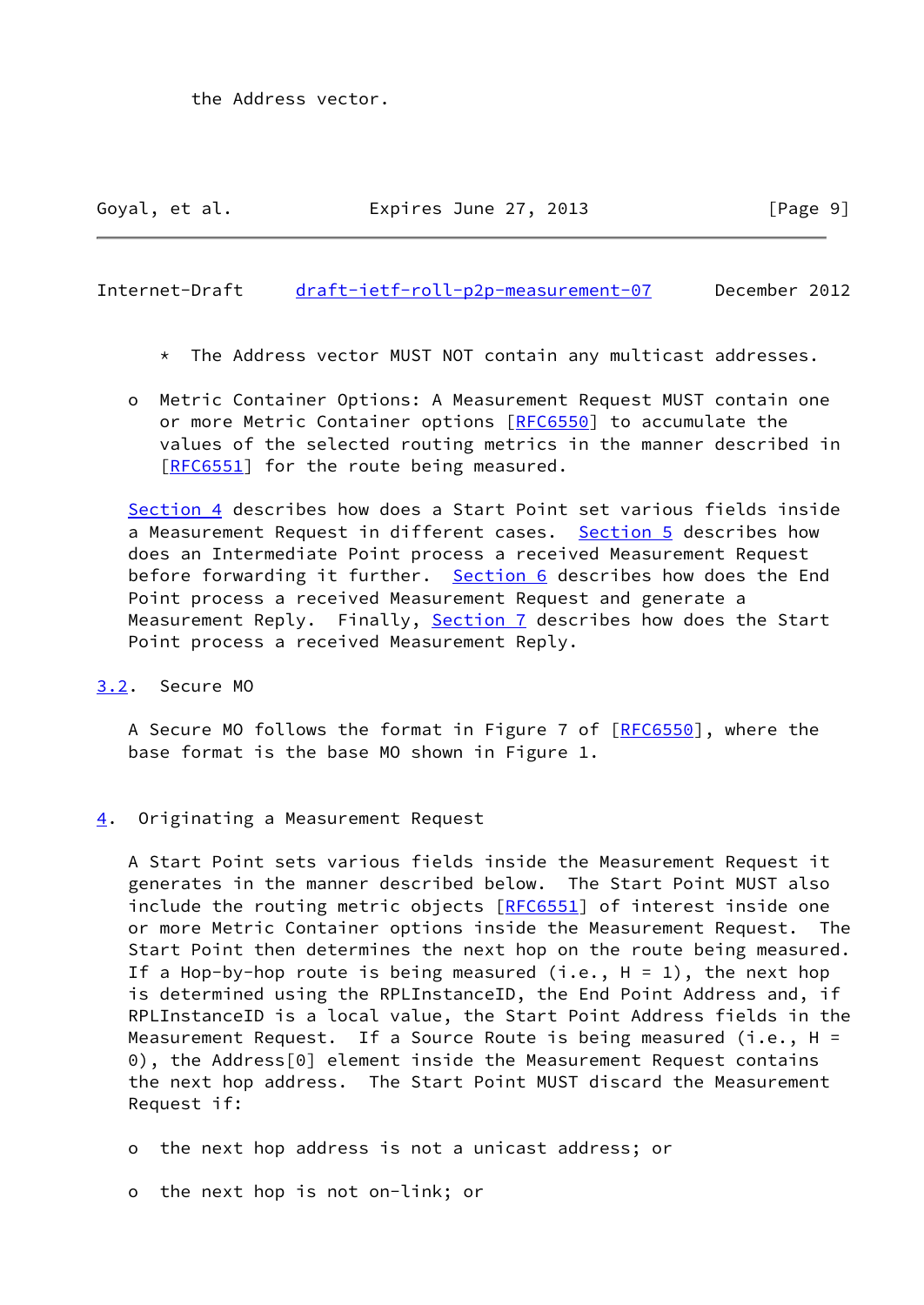o the next hop is not in the same RPL routing domain as the Start Point.

 Otherwise, depending on the routing metrics, the Start Point must initiate the routing metric objects inside the Metric Container options by including the routing metric values for the first hop on the route being measured. Finally, the Start Point MUST unicast the Measurement Request to the next hop on the route being measured.

| Goyal, et al. | Expires June 27, 2013 | [Page 10] |
|---------------|-----------------------|-----------|
|---------------|-----------------------|-----------|

<span id="page-11-0"></span>Internet-Draft [draft-ietf-roll-p2p-measurement-07](https://datatracker.ietf.org/doc/pdf/draft-ietf-roll-p2p-measurement-07) December 2012

<span id="page-11-1"></span>[4.1](#page-11-1). When Measuring A Hop-by-hop Route with a Global RPLInstanceID

 If a Hop-by-hop Route with a global RPLInstanceID is being measured (i.e., H = 1, RPLInstanceID has a global value), the MO MUST NOT contain an Address vector and various MO fields MUST be set in the following manner:

- o RPLInstanceID: MUST be set to the RPLInstanceID of the route being measured.
- o Compr: MUST be set to specify the number of prefix octets that are elided from the IPv6 addresses in Start Point/End Point Address fields.
- o Type (T): MUST be set to one since the MO represents a Measurement Request.
- o Hop-by-hop (H): MUST be set to one.
- o Accumulate Route (A): This flag MUST be set to zero.
- o Reverse (R): This flag MUST be set to zero.
- o Back Request (B): This flag MAY be set to one to request the End Point to send a Measurement Request to the Start Point.
- o Intermediate Reply (I): This flag MAY be set to one if the Start Point expects an Intermediate Point to know the values of the routing metrics being measured for the remainder of the route.
- o SequenceNo: Assigned by the Start Point so that it can uniquely identify the Measurement Request and the corresponding Measurement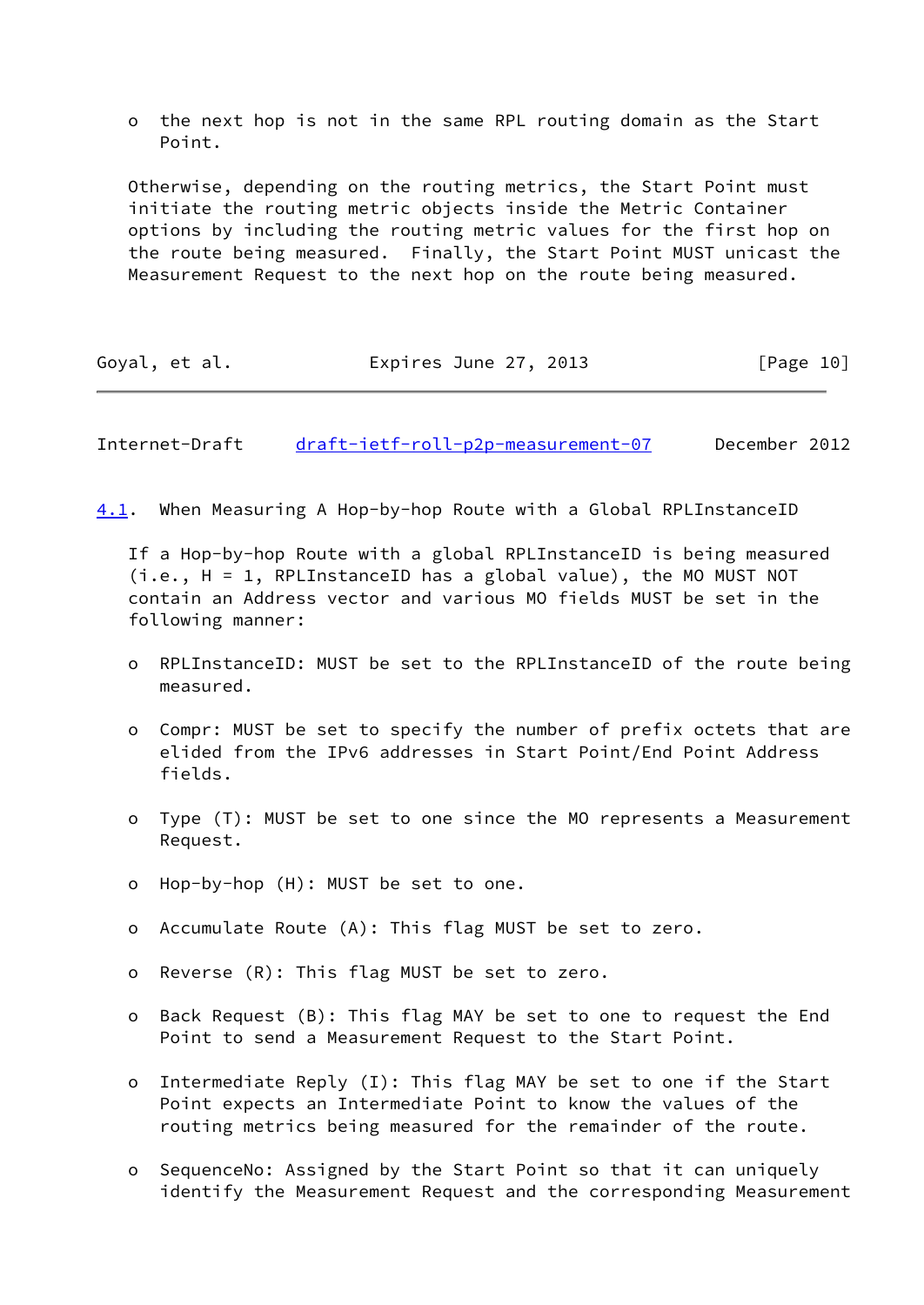Reply.

- o Num: This field MUST be set to zero.
- o Index: This field MUST be set to zero.
- o Start Point Address: MUST be set to a unicast IPv6 address of the Start Point after eliding Compr number of prefix octets.
- o End Point Address: MUST be set to a unicast IPv6 address of the End Point after eliding Compr number of prefix octets.

| Goyal, et al. | Expires June 27, 2013 | [Page 11] |
|---------------|-----------------------|-----------|
|---------------|-----------------------|-----------|

<span id="page-12-0"></span>Internet-Draft [draft-ietf-roll-p2p-measurement-07](https://datatracker.ietf.org/doc/pdf/draft-ietf-roll-p2p-measurement-07) December 2012

<span id="page-12-1"></span>[4.2](#page-12-1). When Measuring A Hop-by-hop Route with a Local RPLInstanceID With Route Accumulation Off

 If a Hop-by-hop Route with a local RPLInstanceID is being measured and the Start Point does not want the MO to accumulate a Source Route for the End Point's use, the MO MUST NOT contain the Address vector and various MO fields MUST be set in the following manner:

- o RPLInstanceID: MUST be set to the RPLInstanceID of the route being measured.
- o Compr: MUST be set to specify the number of prefix octets that are elided from the IPv6 addresses in Start Point/End Point Address fields.
- o Type (T): MUST be set to one since the MO represents a Measurement Request.
- o Hop-by-hop (H): MUST be set to one.
- o Accumulate Route (A): This flag MUST be set to zero.
- o Reverse (R): This flag MUST be set to zero.
- o Back Request (B): This flag MAY be set to one to request the End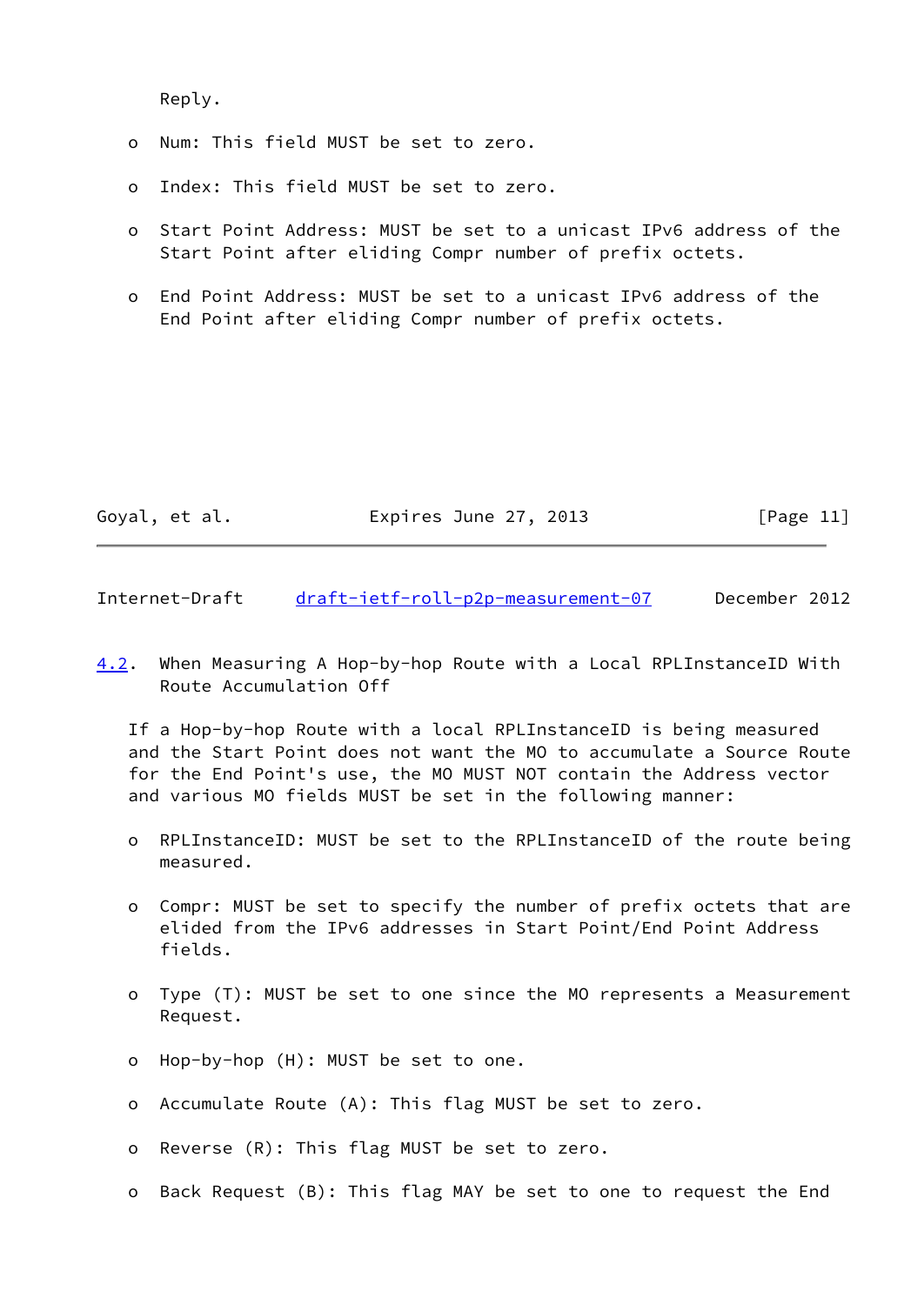Point to send a Measurement Request to the Start Point.

- o Intermediate Reply (I): This flag MUST be set to zero.
- o SequenceNo: Assigned by the Start Point so that it can uniquely identify the Measurement Request and the corresponding Measurement Reply.
- o Num: This field MUST be set to zero.
- o Index: This field MUST be set to zero.
- o Start Point Address: This field MUST contain the DODAGID value (after eliding Compr number of prefix octets) associated with the route being measured.
- o End Point Address: MUST be set to a unicast IPv6 address of the End Point after eliding Compr number of prefix octets.

Goyal, et al. **Expires June 27, 2013** [Page 12]

<span id="page-13-0"></span>Internet-Draft [draft-ietf-roll-p2p-measurement-07](https://datatracker.ietf.org/doc/pdf/draft-ietf-roll-p2p-measurement-07) December 2012

<span id="page-13-1"></span>[4.3](#page-13-1). When Measuring A Hop-by-hop Route with a Local RPLInstanceID With Route Accumulation On

 If a Hop-by-hop Route with a local RPLInstanceID is being measured and the Start Point desires the MO to accumulate a Source Route for the End Point to send the Measurement Reply message back, the MO MUST contain an Address vector and various MO fields MUST be set in the following manner:

- o RPLInstanceID: MUST be set to the RPLInstanceID of the route being measured.
- o Compr: MUST be set to specify the number of prefix octets that are elided from the IPv6 addresses in Start Point/End Point Address fields and the Address vector.
- o Type (T): MUST be set to one since the MO represents a Measurement Request.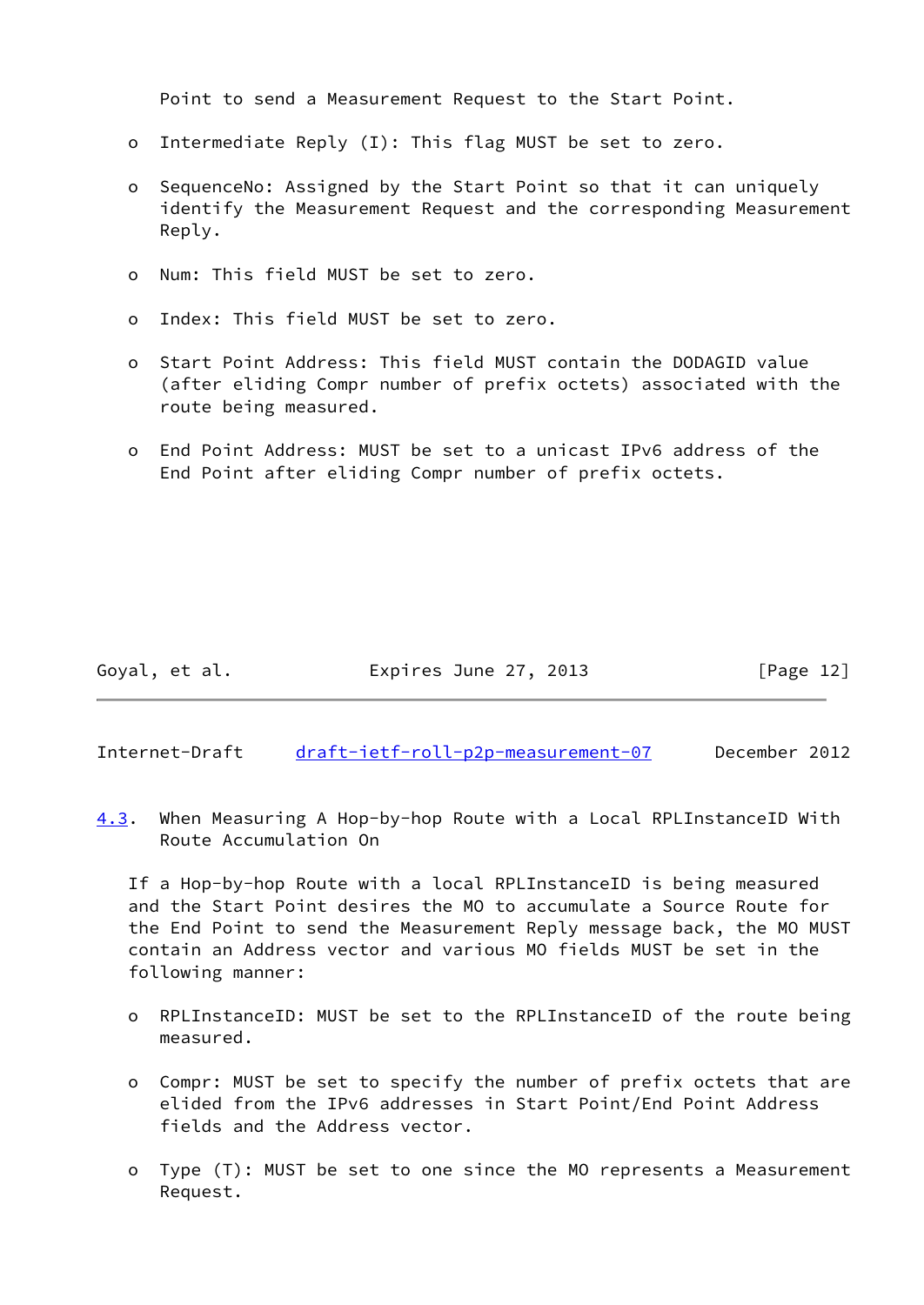- o Hop-by-hop (H): MUST be set to one.
- o Accumulate Route (A): This flag MUST be set to one.
- o Reverse (R): This flag MUST be set to zero.
- o Back Request (B): This flag MAY be set to one to request the End Point to send a Measurement Request to the Start Point.
- o Intermediate Reply (I): This flag MUST be set to zero.
- o SequenceNo: Assigned by the Start Point so that it can uniquely identify the Measurement Request and the corresponding Measurement Reply.
- o Num: This field MUST specify the number of address elements, each (16 - Compr) octets in size, that can fit inside the Address vector.
- o Index: This field MUST be set to zero to indicate the position in the Address vector where the next hop must store its IPv6 address.
- o Start Point Address: This field MUST contain the DODAGID value (after eliding Compr number of prefix octets) associated with the route being measured.
- o End Point Address: MUST be set to a unicast IPv6 address of the End Point after eliding Compr number of prefix octets.

| Goyal, et al. | Expires June 27, 2013 | [Page 13] |
|---------------|-----------------------|-----------|
|---------------|-----------------------|-----------|

<span id="page-14-1"></span>Internet-Draft [draft-ietf-roll-p2p-measurement-07](https://datatracker.ietf.org/doc/pdf/draft-ietf-roll-p2p-measurement-07) December 2012

- o Address vector: The Address vector must be large enough to accomodate a complete Source Route from the End Point to the Start Point. All the bits in the Address vector field MUST be set to zero.
- <span id="page-14-0"></span>[4.4](#page-14-0). When Measuring A Source Route

 If a Source Route is being measured, the Start Point MUST set various MO fields in the following manner:

o RPLInstanceID: MUST be set to the binary value 10000000.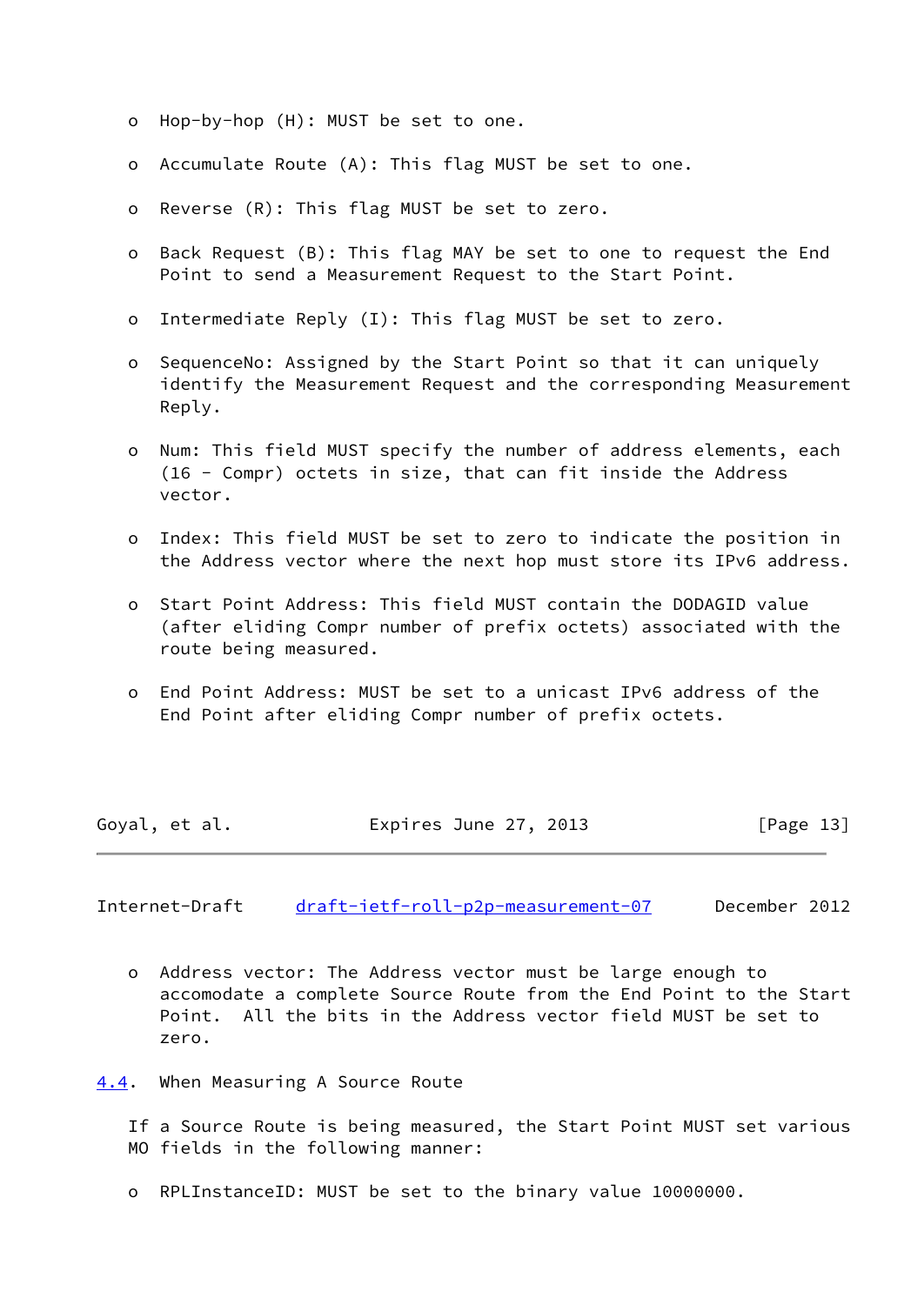- o Compr: MUST be set to specify the number of prefix octets that are elided from the IPv6 addresses in Start Point/End Point Address fields and the Address vector.
- o Type (T): MUST be set to one since the MO represents a Measurement Request.
- o Hop-by-hop (H): MUST be set to zero.
- o Accumulate Route (A): This flag MUST be set to zero.
- o Reverse (R): This flag SHOULD be set to one if the Source Route in the Address vector can be reversed and used by the End Point to send the Measurement Reply message back to the Start Point. Otherwise, this flag MUST be set to zero.
- o Back Request (B): This flag MAY be set to one to request the End Point to send a Measurement Request to the Start Point.
- o Intermediate Reply (I): This flag MUST be set to zero.
- o SequenceNo: Assigned by the Start Point so that it can uniquely identify the Measurement Request and the corresponding Measurement Reply.
- o Num: This field MUST specify the number of address elements, each (16 - Compr) octets in size, inside the Address vector.
- o Index: This field MUST be set to zero to indicate the position in the Address vector of the next hop on the route.
- o Start Point Address: MUST be set to a unicast IPv6 address of the Start Point after eliding Compr number of prefix octets.
- o End Point Address: MUST be set to a unicast IPv6 address of the End Point after eliding Compr number of prefix octets.

| Expires June 27, 2013<br>Goyal, et al. | [Page 14] |
|----------------------------------------|-----------|
|----------------------------------------|-----------|

<span id="page-15-0"></span>Internet-Draft [draft-ietf-roll-p2p-measurement-07](https://datatracker.ietf.org/doc/pdf/draft-ietf-roll-p2p-measurement-07) December 2012

- o Address vector:
	- The Address vector MUST contain a complete Source Route from the Start Point to the End Point (excluding the Start Point and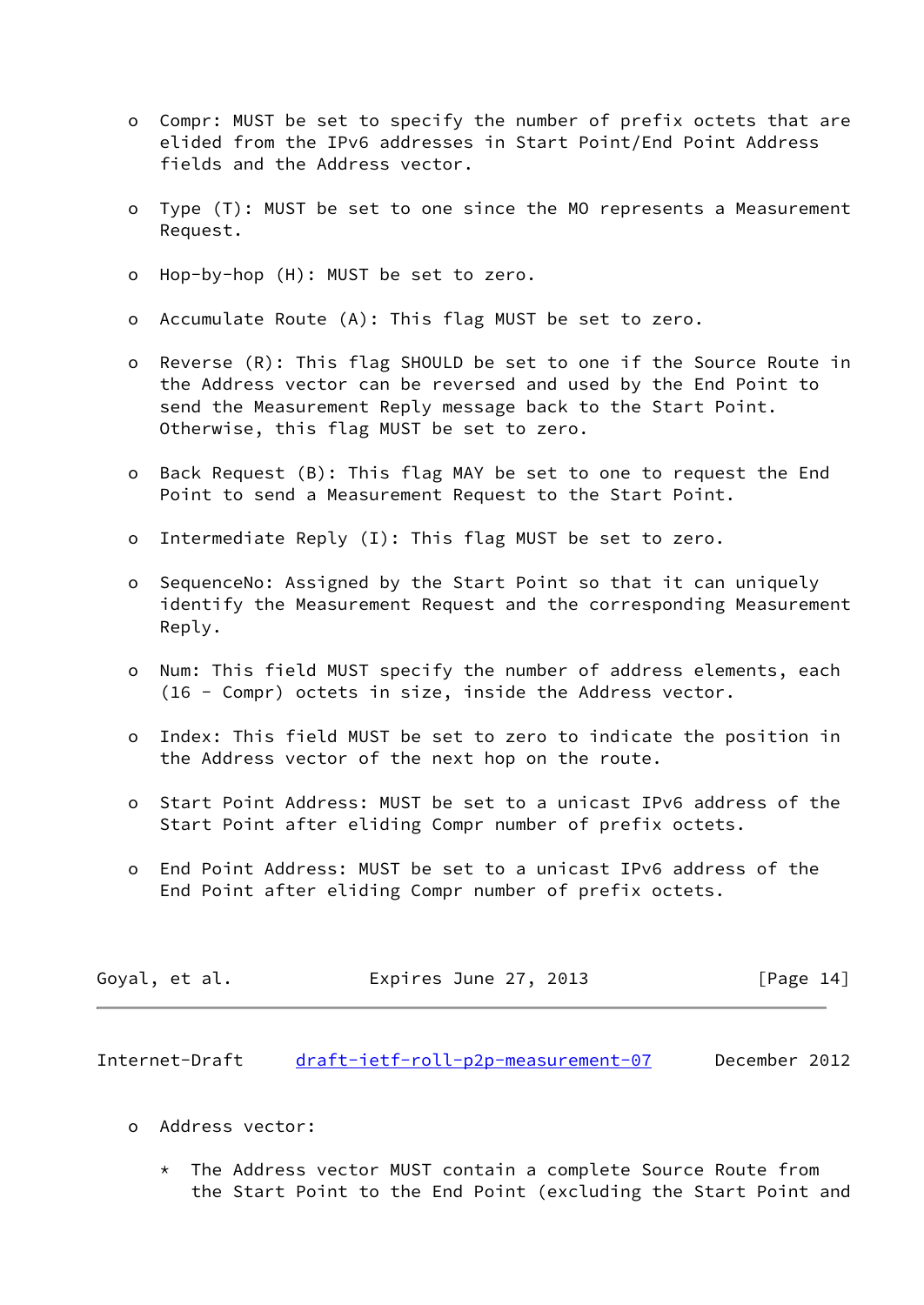the End Point).

- \* The IPv6 addresses (with Compr prefix octets elided) in the Address vector MUST be reachable in the Forward direction.
- \* If the R flag is set to one, the IPv6 addresses (with Compr prefix octets elided) in the Address vector MUST also be reachable in the Backward direction.
- \* To avoid loops in the Source Route, the Start Point MUST ensure compliance to the following rules:
	- + Any IPv6 address MUST NOT appear more than once in the Address vector.
	- + If the Address vector includes multiple IPv6 addresses assigned to the Start Point's interfaces, such addresses MUST appear back to back inside the Address vector.
- \* Each address appearing in the Address vector MUST be a unicast address.
- <span id="page-16-0"></span>[5](#page-16-0). Processing a Measurement Request at an Intermediate Point

 A router (an Intermediate Point or the End Point) MAY discard a received MO with no processing to meet any policy-related goal. Such policy goals may include the need to reduce the router's CPU load or to enhance its battery life or to prevent misuse of this mechanism by unauthorized nodes.

 A router MUST discard a received MO with no further processing if the value in the Compr field inside the received message is more than what the router considers the length of the common prefix used in IPv6 addresses in the LLN to be.

 On receiving an MO, if a router chooses to process the packet further, it MUST check if one of its IPv6 addresses is listed as either the Start Point or the End Point Address. If neither, the router considers itself an Intermediate Point and MUST process the received MO in the following manner.

 An Intermediate Point MUST discard the packet with no further processing if the received MO is not a Measurement Request (i.e.,  $T =$ 

| Goyal, et al. | Expires June 27, 2013 | [Page 15] |
|---------------|-----------------------|-----------|
|---------------|-----------------------|-----------|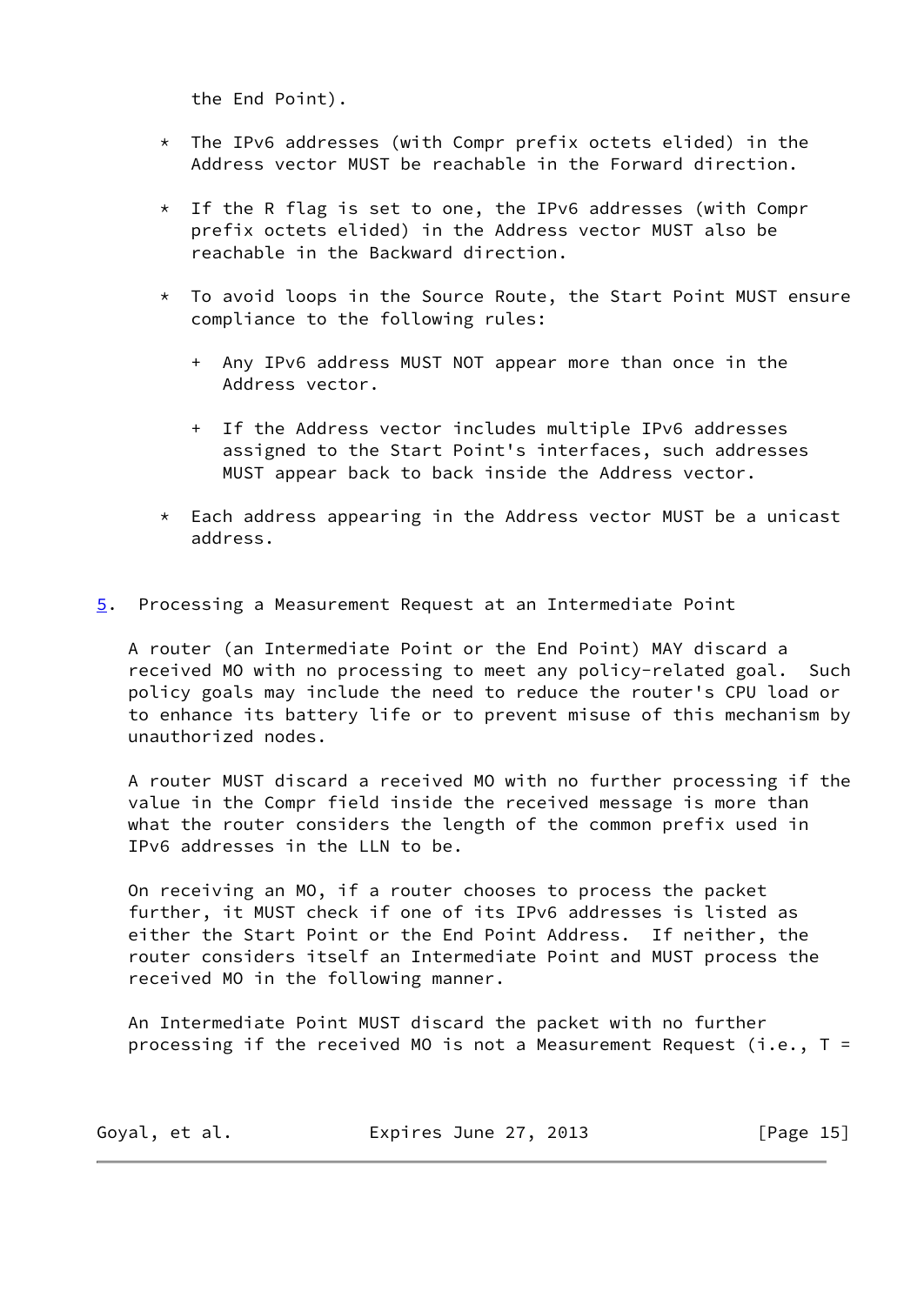```
 0).
```
 Next, the Intermediate Point determines the type of the route being measured (by checking the values of the H flag and the RPLInstanceID field) and processes the received MO accordingly in the manner specified next.

<span id="page-17-1"></span>[5.1](#page-17-1). When Measuring A Hop-by-hop Route with a Global RPLInstanceID

 If a Hop-by-hop Route with a global RPLInstanceID is being measured (i.e. H = 1 and RPLInstanceID has a global value), the Intermediate Point MUST process the received Measurement Request in the following manner.

 The Intermediate Point MUST discard the received Measurement Request with no further processing if the Num field is not set to zero or if the Address vector is present in the received message.

 If the Intermediate Reply (I) flag is set to one in the received Measurement Request and the Intermediate Point knows the values of the routing metrics, specified in the Metric Container options, for the remainder of the route, it MAY generate a Measurement Reply on the End Point's behalf in the manner specified in [Section 6.1](#page-22-0) (after including in the Measurement Reply the relevant routing metric values for the complete route being measured). Otherwise, the Intermediate Point MUST process the received message in the following manner.

 The Intermediate Point MUST then determine the next hop on the route being measured using the RPLInstanceID and the End Point Address. If the Intermediate Point is the root of the non-storing global DAG along which the received Measurement Request had been traveling so far, it MUST process the received Measurement Request in the following manner:

- o The router MUST discard the Measurement Request with no further processing and MAY send an ICMPv6 Destination Unreachable (with Code 0 - No Route To Destination) error message to the Start Point if it does not know how to reach the End Point.
- o Otherwise, unless the router determines the End Point itself to be the next hop, the router MUST make the following changes in the received Measurement Request:
	- \* Set the H, A, R and I flags to zero (the A and R flags should already be zero in the received message).
	- \* Leave remaining fields unchanged (the Num field would be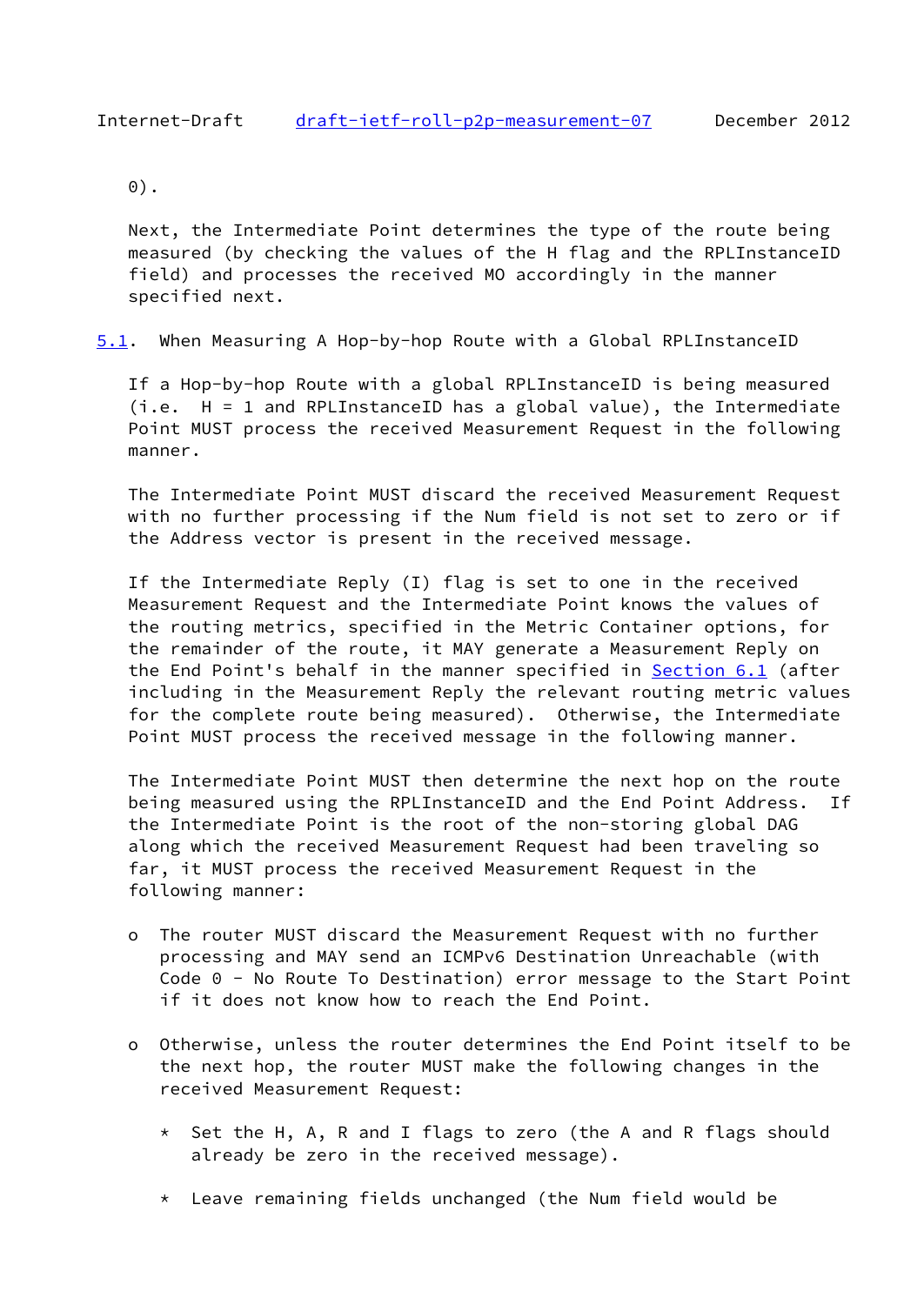Goyal, et al. **Expires June 27, 2013** [Page 16]

<span id="page-18-0"></span>Internet-Draft [draft-ietf-roll-p2p-measurement-07](https://datatracker.ietf.org/doc/pdf/draft-ietf-roll-p2p-measurement-07) December 2012

 identifies the non-storing global DAG along which the Measurement Request traveled so far. This information MUST be preserved so that the End Point may use this DAG to send the Measurement Reply back to the Start Point.

- \* Insert a new Address vector inside the Measurement Request and specify a Source Route to the End Point inside the Address vector as per the following rules:
	- + The Address vector MUST contain a complete route from the router to the End Point (excluding the router and the End Point);
	- + The IPv6 addresses (with Compr prefix octets elided) in the Address vector MUST be reachable in the Forward direction;
	- + To avoid loops in the Source Route, the router MUST ensure that
		- Any IPv6 address MUST NOT appear more than once in the Address vector;
		- If the Address vector includes multiple IPv6 addresses assigned to the router's interfaces, such addresses MUST appear back to back inside the Address vector.
	- + Each address appearing in the Address vector MUST be a unicast address.
- \* Specify in the Num field the number of address elements in the Address vector.
- \* Set the Index field to zero to indicate the position in the Address vector of the next hop on the route. Thus, Address[0] element contains the address of the next hop on the route.

 The Intermediate Point MUST then complete the processing of the received Measurement Request as specified in **Section 5.5.** 

<span id="page-18-1"></span>[5.2](#page-18-1). When Measuring A Hop-by-hop Route with a Local RPLInstanceID With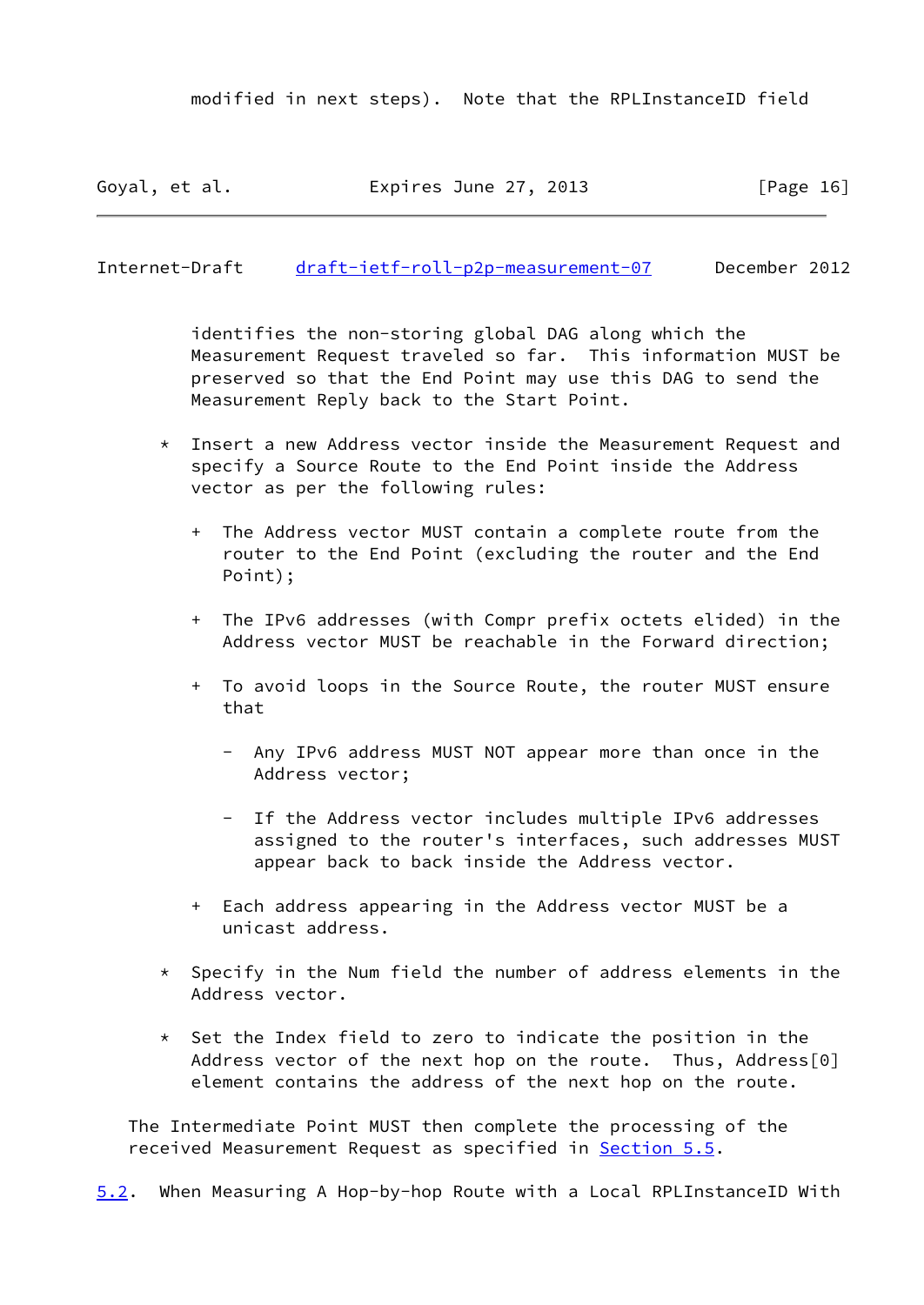### Route Accumulation Off

 If a Hop-by-hop Route with a local RPLInstanceID is being measured and the route accumulation is off (i.e.,  $H = 1$ , RPLInstanceID has a local value,  $A = 0$ ), the Intermediate Point MUST process the received Measurement Request in the following manner.

The Intermediate Point MUST discard the received Measurement Request

| Goyal, et al. | Expires June 27, 2013 | [Page 17] |
|---------------|-----------------------|-----------|
|---------------|-----------------------|-----------|

<span id="page-19-0"></span>Internet-Draft [draft-ietf-roll-p2p-measurement-07](https://datatracker.ietf.org/doc/pdf/draft-ietf-roll-p2p-measurement-07) December 2012

 with no further processing if the Num field is not zero or if the Address vector is present in the received message.

 The Intermediate Point MUST then determine the next hop on the route being measured using the RPLInstanceID, the End Point Address and the Start Point Address (which represents the DODAGID of the route being measured). The Intermediate Point MUST discard the Measurement Request with no further processing and MAY send an ICMPv6 Destination Unreachable (with Code 0 - No Route To Destination) error message to the Start Point if it can not determine the next hop. Otherwise, the Intermediate Point MUST complete the processing of the received Measurement Request as specified in **Section 5.5**.

<span id="page-19-1"></span>[5.3](#page-19-1). When Measuring A Hop-by-hop Route with a Local RPLInstanceID With Route Accumulation On

 If a Hop-by-hop Route with a local RPLInstanceID is being measured and the route accumulation in on  $(i.e., H = 1, RPLInstanceID has a$ local value,  $A = 1$ ), the Intermediate Point MUST process the received Measurement Request in the following manner.

 The Intermediate Point MUST discard the received Measurement Request with no further processing if the Num field is set to zero or if the Address vector is not present in the received message.

 The Intermediate Point MUST then determine the next hop on the route being measured using the RPLInstanceID, the End Point Address and the Start Point Address (which represents the DODAGID of the route being measured). The Intermediate Point MUST discard the Measurement Request with no further processing and MAY send an ICMPv6 Destination Unreachable (with Code 0 - No Route To Destination) error message to the Start Point if it can not determine the next hop. The Intermediate Point MUST drop the received Measurement Request with no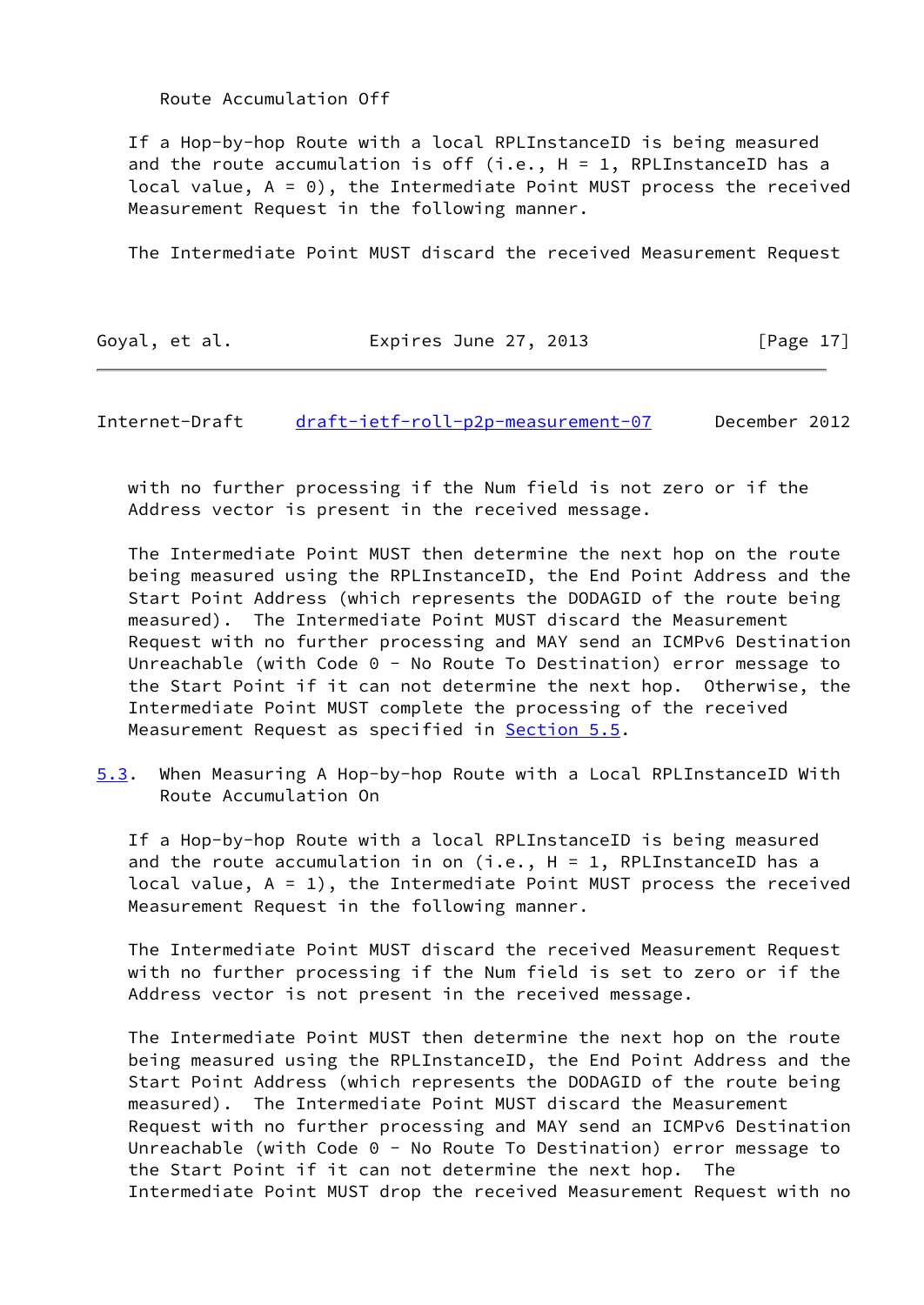further processing if the index field has value Num  $-$  1 and the next hop is not same as the End Point. In this case, the next hop would have no space left in the Address vector to store its address.

 Otherwise, the Intermediate Point MUST check if adding one of its IPv6 addresses to the the Address vector would create a routing loop in the accumulated route. If yes, the router MUST discard the packet with no further processing. Otherwise, the router MUST store one of its unicast IPv6 addresses (after eliding Compr prefix octets) at location Address[Index] and then increment the Index field. The IPv6 address added to the Address vector MUST be reachable in the Backward direction.

 The Intermediate Point MUST then complete the processing of the received Measurement Request as specified in **Section 5.5**.

| Goyal, et al. | Expires June 27, 2013 | [Page 18] |
|---------------|-----------------------|-----------|
|               |                       |           |

<span id="page-20-1"></span>Internet-Draft [draft-ietf-roll-p2p-measurement-07](https://datatracker.ietf.org/doc/pdf/draft-ietf-roll-p2p-measurement-07) December 2012

#### <span id="page-20-0"></span>[5.4](#page-20-0). When Measuring A Source Route

If a Source Route is being measured (i.e.,  $H = 0$ ), the Intermediate Point MUST process the received Measurement Request in the following manner.

 The Intermediate Point MUST discard the received Measurement Request with no further processing if the Num field is set to zero or if the Address vector is not present in the received message.

 The Intermediate Point MUST then determine the next hop on the route being measured in the manner described below. The Intermediate Point MUST verify that the Address[Index] element lists one of its unicast IPv6 addresses, failing which it MUST discard the Measurement Request with no further processing. To prevent loops, the Intermediate Point MUST discard the Measurement Request with no further processing if the Address vector includes multiple IPv6 addresses assigned to its interfaces and if such addresses do not appear back to back inside the Address vector. The Intermediate Point MUST then increment the Index field and use the Address[Index] element as the next hop (unless Index value is now Num). If the Index value is now Num, the Intermediate Point MUST use the End Point Address as the next hop.

 The Intermediate Point MUST then complete the processing of the received Measurement Request as specified in [Section 5.5](#page-21-0).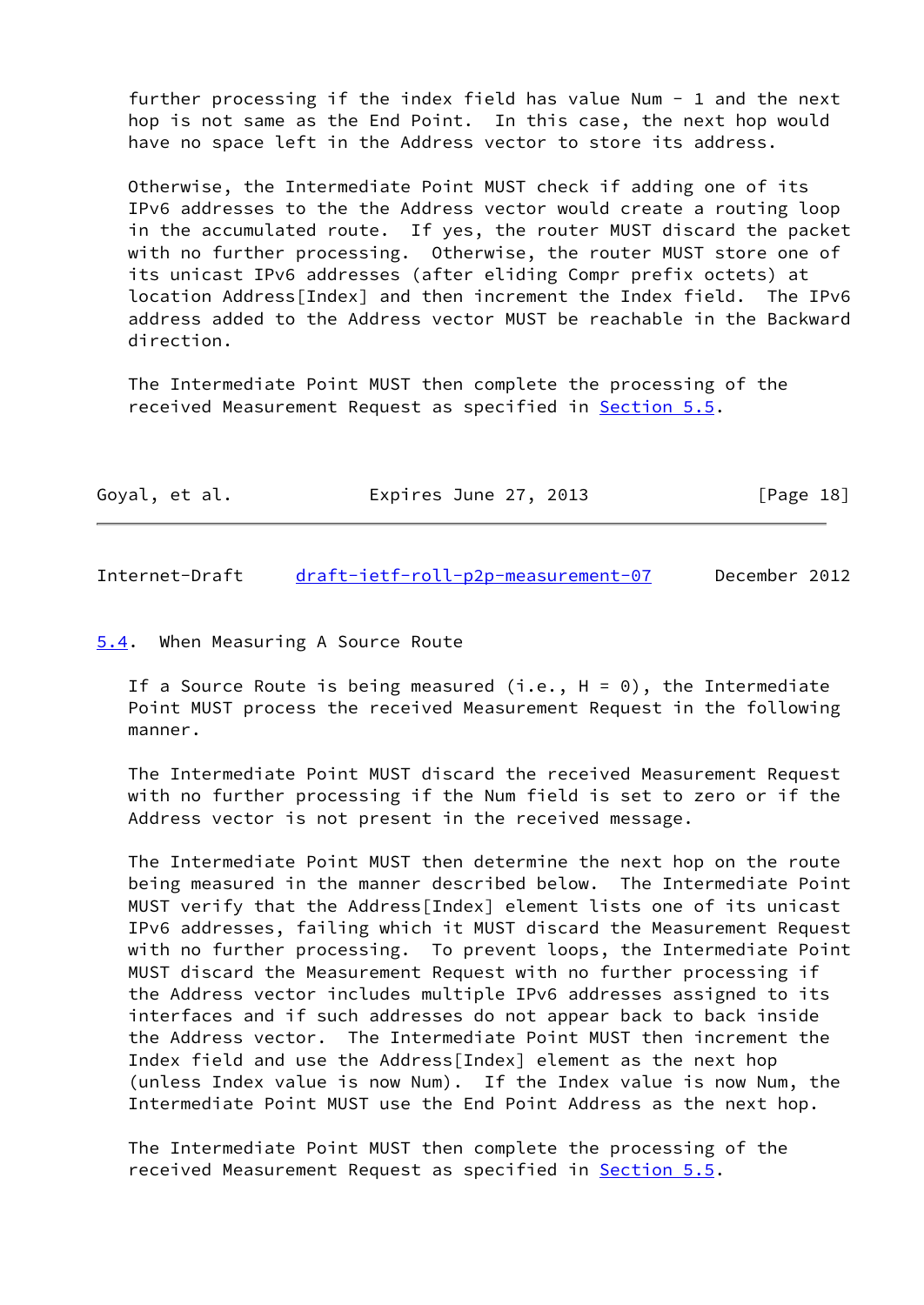### <span id="page-21-0"></span>[5.5](#page-21-0). Final Processing

 The Intermediate Point MUST drop the received Measurement Request with no further processing:

- o If the next hop address is not a unicast address; or
- o If the next hop is not on-link; or
- o If the next hop is not in the same RPL routing domain as the Intermediate Point.

 Next, the Intermediate Point MUST update the routing metric objects, inside the Metric Container option(s) inside the Measurement Request, either by updating the aggregated value for the routing metric or by attaching the local values for the metric inside the object. An Intermediate Point can only update the existing metric objects and MUST NOT add any new routing metric object to the Metric Container. An Intermediate Point MUST drop the Measurement Request with no further processing if it cannot update a routing metric object specified inside the Metric Container.

| Goyal, et al. | Expires June 27, 2013 | [Page 19] |
|---------------|-----------------------|-----------|
|---------------|-----------------------|-----------|

<span id="page-21-2"></span>Internet-Draft [draft-ietf-roll-p2p-measurement-07](https://datatracker.ietf.org/doc/pdf/draft-ietf-roll-p2p-measurement-07) December 2012

 Finally, the Intermediate Point MUST unicast the Measurement Request to the next hop.

# <span id="page-21-1"></span>[6](#page-21-1). Processing a Measurement Request at the End Point

 On receiving an MO, if a router chooses to process the message further and finds one of its unicast IPv6 addresses listed as the End Point Address, the router considers itself the End Point and MUST process the received MO in the following manner.

 The End Point MUST discard the received message with no further processing if it is not a Measurement Request (i.e.,  $T = 0$ ).

 If the received Measurement Request traveled on a Hop-by-hop Route with a local RPLInstanceID with route accumulation on (i.e.,  $H = 1$ , RPLInstanceID has a local value and  $A = 1$ ), elements Address[0] through Address [Index - 1] in the Address vector contain a complete Source Route from the Start Point to the End Point (excluding the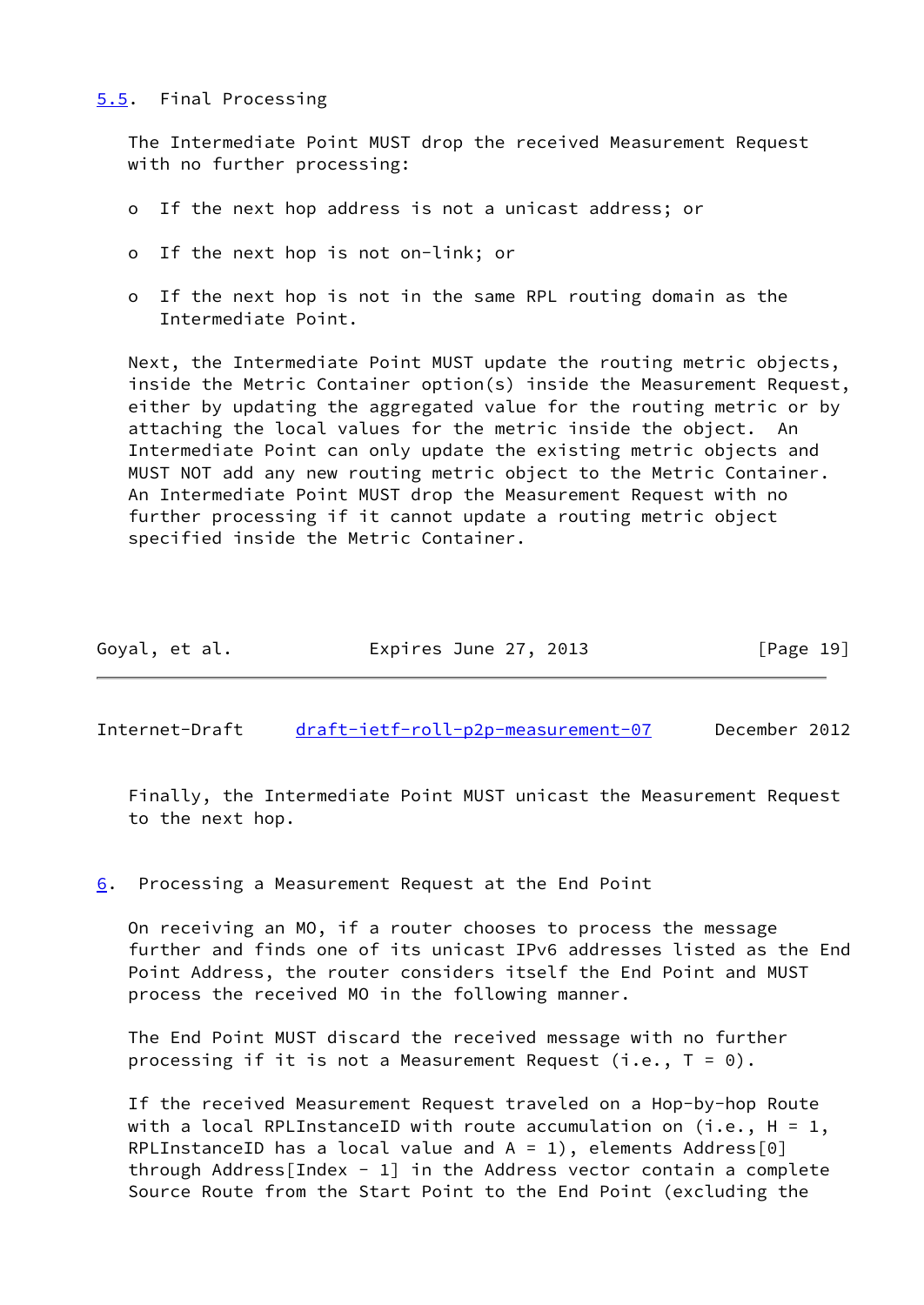Start Point and the End Point), which the End Point MAY use, after reversal, to reach the Start Point.

 If the received Measurement Request traveled on a Source Route and the Reverse flag is set to one (i.e.,  $H = 0$ , R = 1), elements Address[0] through Address[Num - 1] in the Address vector contain a complete Source Route from the Start Point to the End Point (excluding the Start Point and the End Point), which the End Point MAY use, after reversal, to reach the Start Point.

 The End Point MUST update the routing metric objects in the Metric Container options if required and MAY note the measured values for the complete route (especially, if the received Measurement Request is likely a response to an earlier Measurement Request that the End Point had sent to the Start Point with B flag set to one).

 The End Point MUST generate a Measurement Reply message as specified in [Section 6.1](#page-22-0). If the B flag is set to one in the received Measurement Request, the End Point SHOULD generate a new Measurement Request to measure the cost of its current (or the most preferred) route to the Start Point. The routing metrics used in the new Measurement Request MUST include the routing metrics specified in the received Measurement Request.

<span id="page-22-0"></span>[6.1](#page-22-0). Generating the Measurement Reply

 A Measurement Reply MUST have the Type (T) flag set to zero and need not contain the Address vector. The following fields inside a Measurement Reply MUST have the same values as they had inside the

| Goyal, et al. | Expires June 27, 2013 | [Page 20] |
|---------------|-----------------------|-----------|
|---------------|-----------------------|-----------|

<span id="page-22-1"></span>Internet-Draft [draft-ietf-roll-p2p-measurement-07](https://datatracker.ietf.org/doc/pdf/draft-ietf-roll-p2p-measurement-07) December 2012

 corresponding Measurement Request: RPLInstanceID, Compr, SequenceNo, Start Point Address, End Point Address and Metric Container Option(s). The remaining fields inside a Measurement Reply may have any value and MUST be ignored on reception at the Start Point. The received Measurement Request MAY trivially be converted into a Measurement Reply by setting the Type (T) flag to zero.

A Measurement Reply MUST be unicast back to the Start Point:

 o If the Measurement Request traveled along a global DAG, identified by the RPLInstanceID field, the Measurement Reply MAY be unicast back to the Start Point along the same DAG.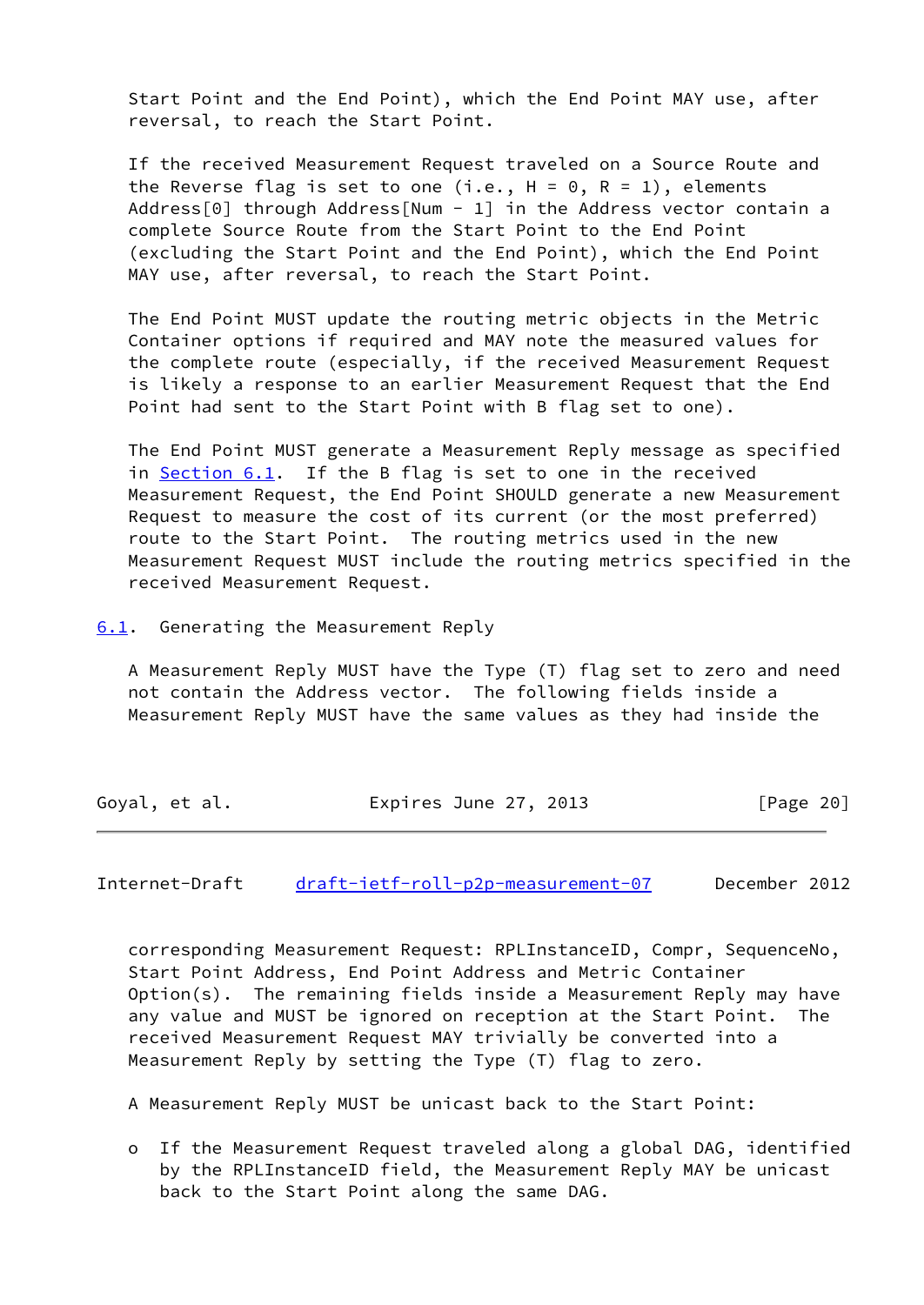- o If the Measurement Request traveled along a Hop-by-hop Route with a local RPLInstanceID and accumulated a Source Route from the Start Point to the End Point, this Source Route MAY be used after reversal to send the Measurement Reply back to the Start Point.
- o If the Measurement Request traveled along a Source Route and the R flag inside the received message is set to one, the End Point MAY reverse the Source Route contained in the Address vector and use it to send the Measurement Reply back to the Start Point.
- <span id="page-23-0"></span>[7](#page-23-0). Processing a Measurement Reply at the Start Point

 When a router receives an MO, it examines if one of its unicast IPv6 addresses is listed as the Start Point Address. If yes, the router is the Start Point and MUST process the received message in the following manner.

 The Start Point MUST discard the packet with no further processing if the received MO is not a Measurement Reply or if the Start Point has no recollection of sending the corresponding Measurement Request.

 The Start Point can use the routing metric objects inside the Metric Container to evaluate the metrics for the measured P2P route. If a routing metric object contains local metric values recorded by routers on the route, the Start Point can make use of these local values by aggregating them into an end-to-end metric according to the aggregation rules for the specific metric. A Start Point is then free to interpret the metrics for the route according to its local policy.

<span id="page-23-1"></span>[8](#page-23-1). Security Considerations

The mechanism defined in this document can potentially be used by a

| Goyal, et al. | Expires June 27, 2013 | [Page 21] |
|---------------|-----------------------|-----------|
|---------------|-----------------------|-----------|

Internet-Draft [draft-ietf-roll-p2p-measurement-07](https://datatracker.ietf.org/doc/pdf/draft-ietf-roll-p2p-measurement-07) December 2012

 compromised router to send bogus Measurement Requests to arbitrary End Points. Such Measurement Requests may cause CPU overload in the routers in the network, drain their batteries and cause traffic congestion in the network. Note that some of these problems would occur even if the compromised router were to generate bogus data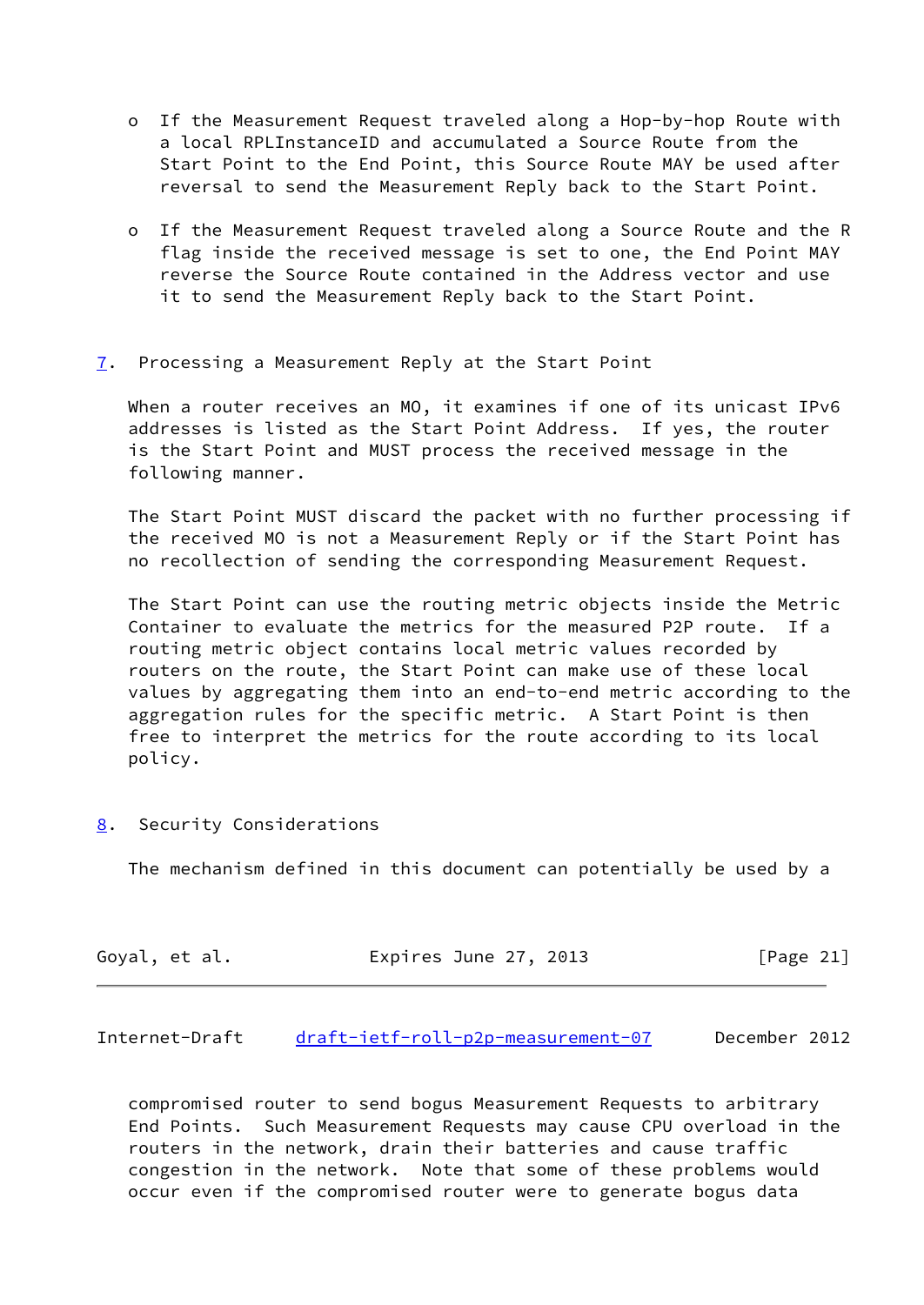traffic to arbitrary destinations.

 Since a Measurement Request can travel along a Source Route specified in the Address vector, some of the security concerns that led to the deprecation of Type 0 routing header  $[RECS095]$  may be valid here. To address such concerns, the mechanism described in this document includes several remedies:

- o This document requires that a route inserted inside the Address vector must be a strict Source Route and must not include any multicast addresses.
- o This document requires that an MO message must not cross the boundaries of the RPL routing domain where it originated. A router must not forward a received MO message further if the next hop belongs to a different RPL routing domain. Hence, any security problems associated with the mechanism would be limited to one RPL routing domain.
- o This document requires that a router must drop a received MO message if the next hop address is not on-link or if it is not a unicast address.
- o This document requires that a router must check the Source Route inside the Address vector of each received MO message to ensure that it does not contain a loop involving the router. The router must drop the received packet if the Source Route does contain such a loop. This and the previous two rules protect the network against some of the security concerns even if a compromised node inserts a malformed Address vector inside the MO message.

 The measurement mechanism described in this document may potentially be used by a rogue node to find out key information about the LLN, e.g., the topological features of the LLN (such as the identity of the key nodes in the topology) or the remaining energy levels [\[RFC6551](https://datatracker.ietf.org/doc/pdf/rfc6551)] in the LLN routers. This information can potentially be used to attack the LLN. To protect against such misuse, this document allows RPL routers implementing this mechanism to not process MO messages (or process such messages selectively) based on a local policy. Further, an LLN deployment may use Secure MO [Section 3.2](#page-10-0) messages to invoke RPL-provided security mechanisms and prevent misuse of the measurement mechanism by unauthorized nodes.

| Goyal, et al. | Expires June 27, 2013 | [Page 22] |
|---------------|-----------------------|-----------|
|               |                       |           |

<span id="page-24-0"></span>Internet-Draft [draft-ietf-roll-p2p-measurement-07](https://datatracker.ietf.org/doc/pdf/draft-ietf-roll-p2p-measurement-07) December 2012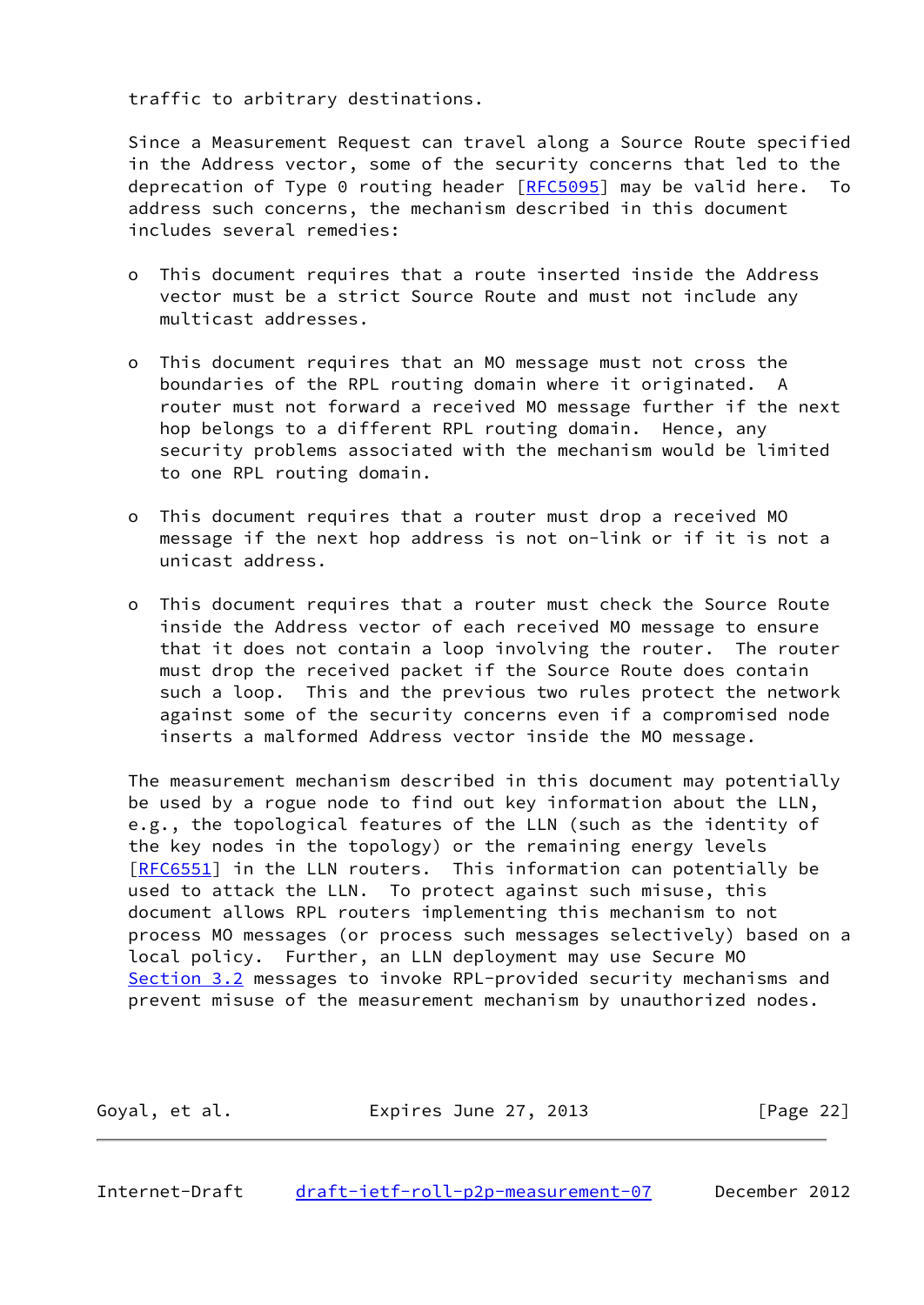# <span id="page-25-0"></span>[9](#page-25-0). IANA Considerations

This document defines two new RPL messages:

- o "Measurement Object" (see [Section 3.1](#page-5-0)), assigned a value TBD1 from the "RPL Control Codes" space [to be removed upon publication: <http://www.iana.org/assignments/rpl/rpl>.xml#control-codes] [[RFC6550\]](https://datatracker.ietf.org/doc/pdf/rfc6550). IANA is requested to allocate TBD1 from the range 0x00-0x7F to indicate a message without security enabled. The string TBD1 in this document should be replaced by the allocated value. These last two sentences should be removed before publication.
- o "Secure Measurement Object" (see [Section 3.2\)](#page-10-0), assigned a value TBD2 from the "RPL Control Codes" space [to be removed upon publication: <http://www.iana.org/assignments/rpl/rpl>.xml#control-codes] [[RFC6550\]](https://datatracker.ietf.org/doc/pdf/rfc6550). IANA is requested to allocate TBD2 from the range 0x80-0xFF to indicate a message with security enabled. The string TBD2 in this document should be replaced by the allocated value. These last two sentences should be removed before publication.

| Code   | Description                                                                                | Reference |
|--------|--------------------------------------------------------------------------------------------|-----------|
| TBD1 I | Measurement Object   This document  <br>  TBD2   Secure Measurement Object   This document |           |

#### RPL Control Codes

## <span id="page-25-1"></span>[10.](#page-25-1) Acknowledgements

 Authors gratefully acknowledge the contributions of Matthias Philipp, Pascal Thubert, Richard Kelsey and Zach Shelby in the development of this document.

## <span id="page-25-2"></span>[11.](#page-25-2) References

# <span id="page-25-3"></span>[11.1](#page-25-3). Normative References

## [I-D.ietf-roll-p2p-rpl]

 Goyal, M., Baccelli, E., Philipp, M., Brandt, A., and J. Martocci, "Reactive Discovery of Point-to-Point Routes in Low Power and Lossy Networks", [draft-ietf-roll-p2p-rpl-15](https://datatracker.ietf.org/doc/pdf/draft-ietf-roll-p2p-rpl-15) (work in progress), December 2012.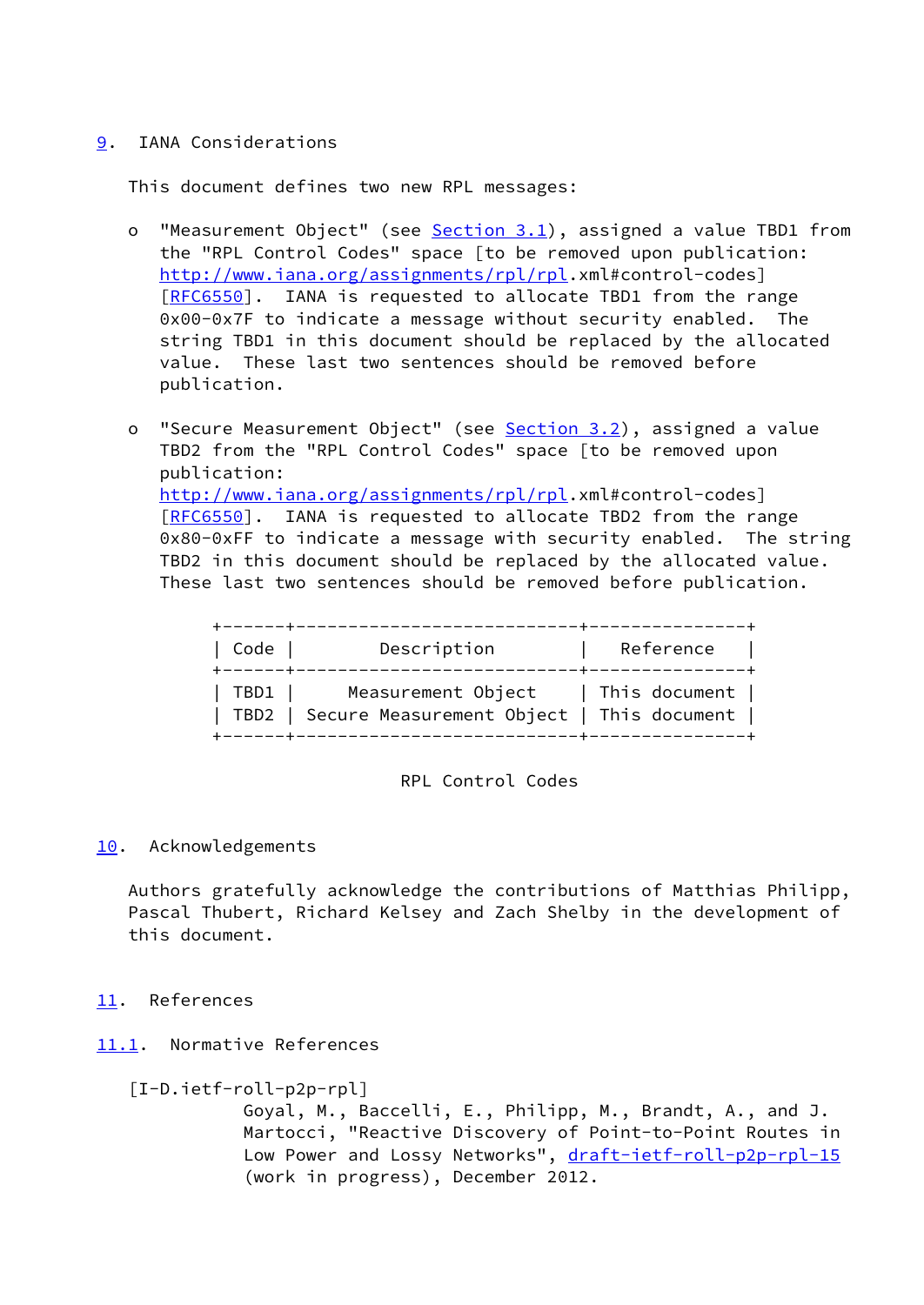#### <span id="page-26-1"></span>Internet-Draft [draft-ietf-roll-p2p-measurement-07](https://datatracker.ietf.org/doc/pdf/draft-ietf-roll-p2p-measurement-07) December 2012

- [RFC2119] Bradner, S., "Key words for use in RFCs to Indicate Requirement Levels", [BCP 14](https://datatracker.ietf.org/doc/pdf/bcp14), [RFC 2119](https://datatracker.ietf.org/doc/pdf/rfc2119), March 1997.
- <span id="page-26-0"></span>[11.2](#page-26-0). Informative References
	- [RFC5095] Abley, J., Savola, P., and G. Neville-Neil, "Deprecation of Type 0 Routing Headers in IPv6", [RFC 5095,](https://datatracker.ietf.org/doc/pdf/rfc5095) December 2007.
	- [RFC5826] Brandt, A., Buron, J., and G. Porcu, "Home Automation Routing Requirements in Low-Power and Lossy Networks", [RFC 5826,](https://datatracker.ietf.org/doc/pdf/rfc5826) April 2010.
	- [RFC5867] Martocci, J., De Mil, P., Riou, N., and W. Vermeylen, "Building Automation Routing Requirements in Low-Power and Lossy Networks", [RFC 5867,](https://datatracker.ietf.org/doc/pdf/rfc5867) June 2010.
	- [RFC6550] Winter, T., Thubert, P., Brandt, A., Hui, J., Kelsey, R., Levis, P., Pister, K., Struik, R., Vasseur, JP., and R. Alexander, "RPL: IPv6 Routing Protocol for Low-Power and Lossy Networks", [RFC 6550,](https://datatracker.ietf.org/doc/pdf/rfc6550) March 2012.
	- [RFC6551] Vasseur, JP., Kim, M., Pister, K., Dejean, N., and D. Barthel, "Routing Metrics Used for Path Calculation in Low-Power and Lossy Networks", [RFC 6551](https://datatracker.ietf.org/doc/pdf/rfc6551), March 2012.

Authors' Addresses

 Mukul Goyal (editor) University of Wisconsin Milwaukee 3200 N Cramer St Milwaukee, WI 53211 USA

 Phone: +1 414 2295001 Email: mukul@uwm.edu

 Emmanuel Baccelli INRIA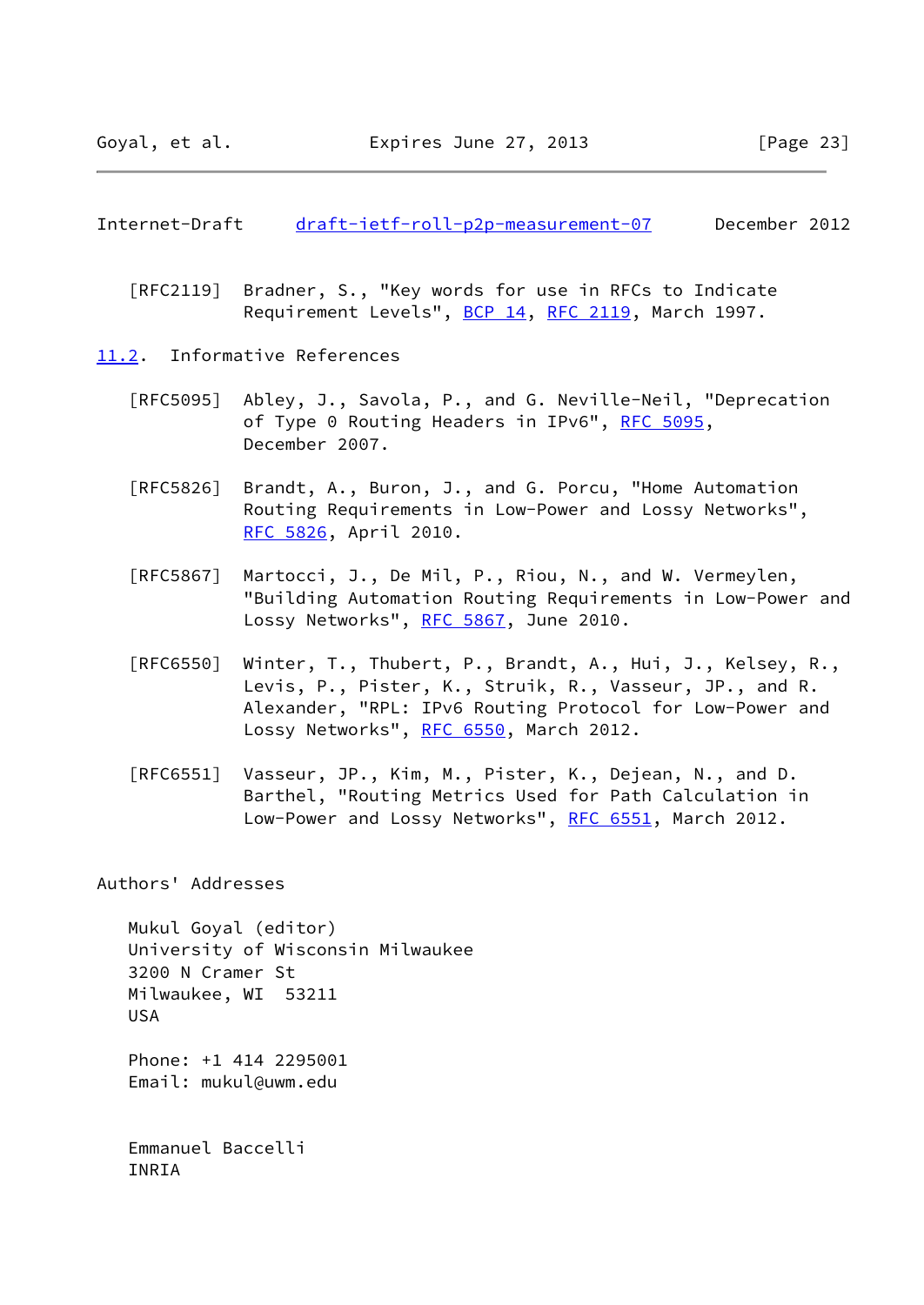Phone: +33-169-335-511 Email: Emmanuel.Baccelli@inria.fr URI: <http://www.emmanuelbaccelli.org/>

Goyal, et al. **Expires June 27, 2013** [Page 24]

Internet-Draft [draft-ietf-roll-p2p-measurement-07](https://datatracker.ietf.org/doc/pdf/draft-ietf-roll-p2p-measurement-07) December 2012

 Anders Brandt Sigma Designs Emdrupvej 26A, 1. Copenhagen, Dk-2100 Denmark

 Phone: +45 29609501 Email: abr@sdesigns.dk

 Jerald Martocci Johnson Controls 507 E Michigan Street Milwaukee 53202 USA

 Phone: +1 414 524 4010 Email: jerald.p.martocci@jci.com